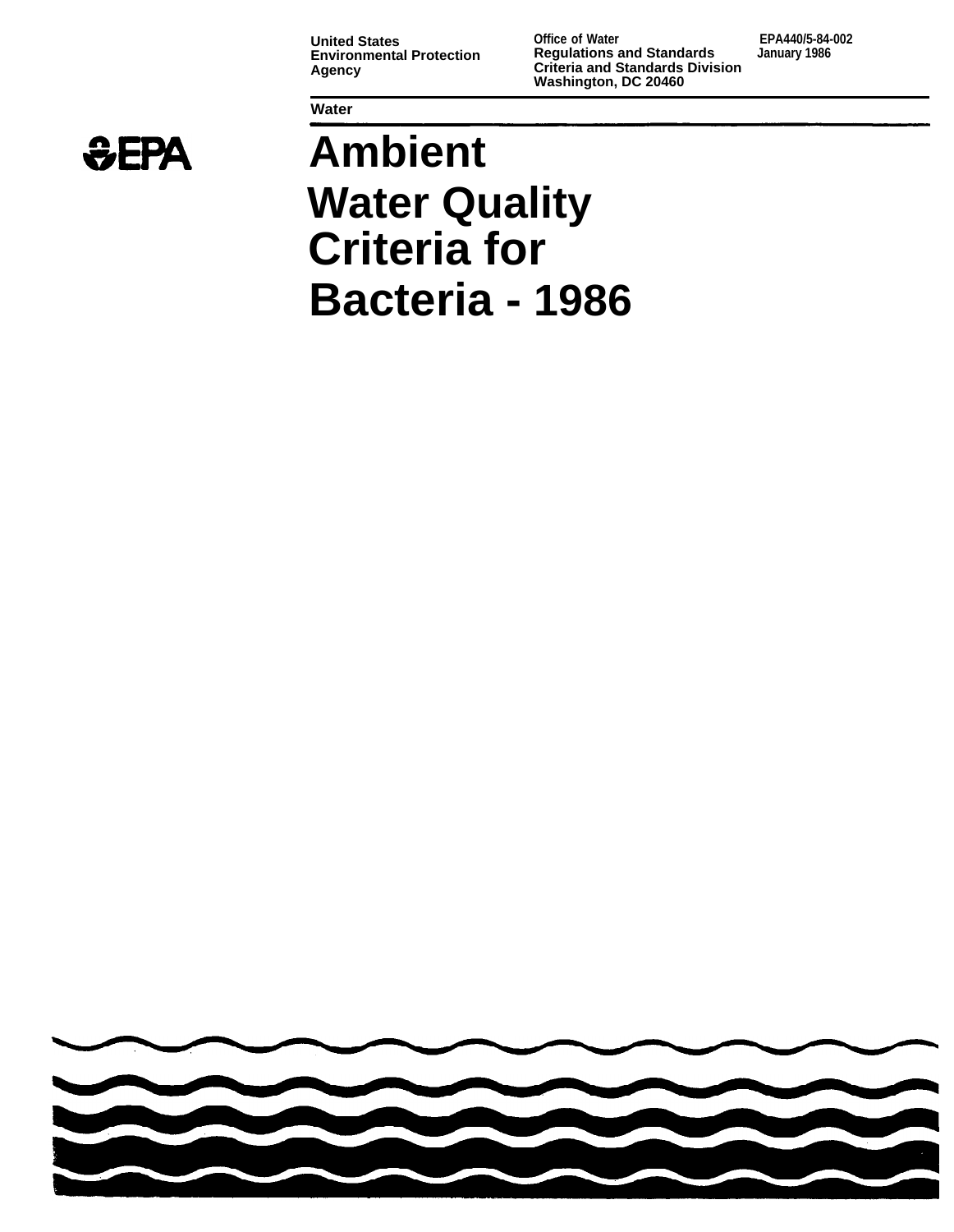Bacteriological Ambient Water Quality Criteria for Marine and Fresh Recreational Waters

### U.S. Environmental Protection Agency

Office of Research and Development Office of Water Regulations<br>Microbiology and Toxicology Div. and Standards Microbiology and Toxicology Div. Cincinnati, Ohio Criteria and Standards Div.

Washington, D.C.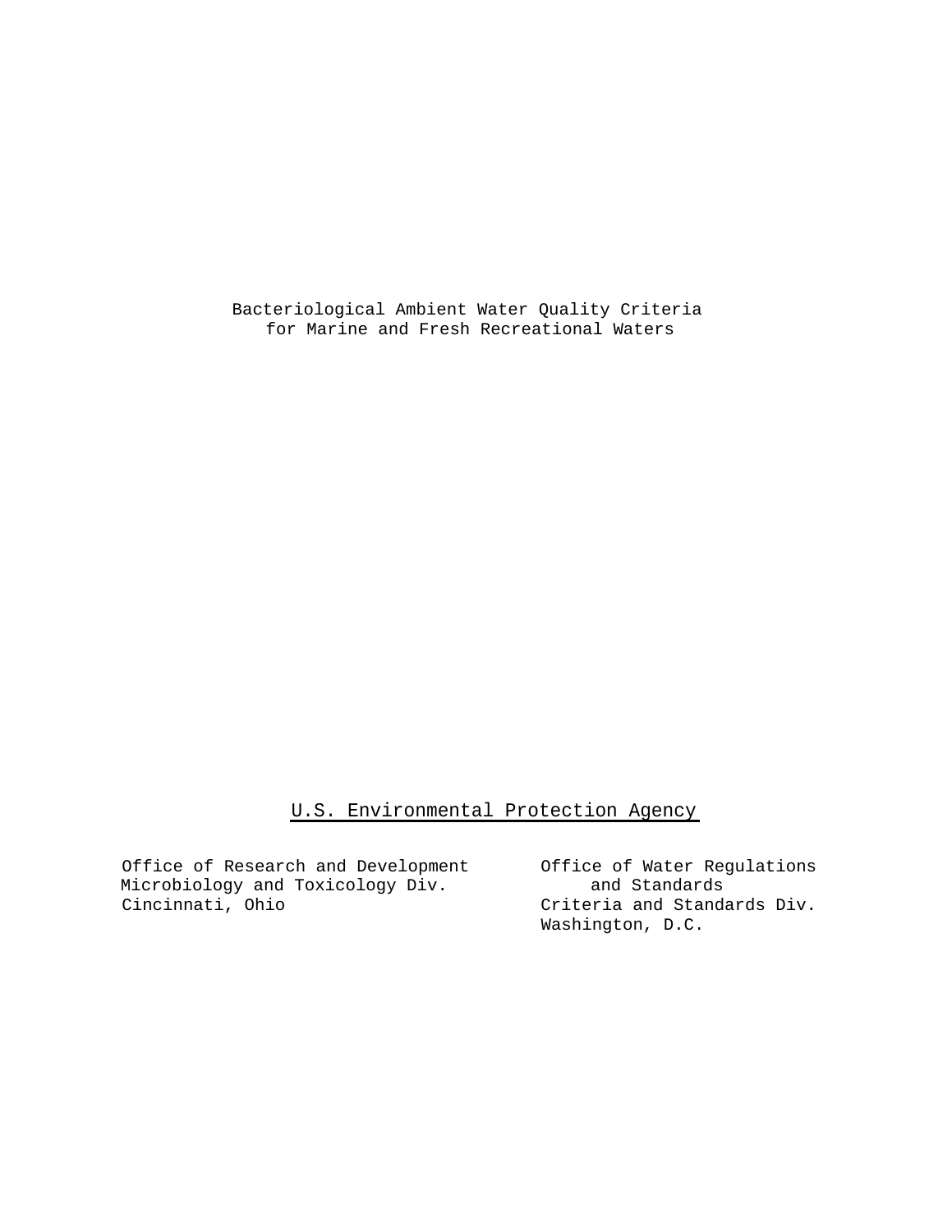#### CONTENTS

## Paqe

|                                                      | iii         |
|------------------------------------------------------|-------------|
|                                                      | iv          |
|                                                      |             |
|                                                      | $\mathbf 1$ |
|                                                      | 3           |
| Data Base for Marine and Fresh Water                 | 4           |
| Basis of Criteria for Marine and Fresh Water         | 6           |
| Recommendation on Bacterial Criteria Monitoring      | 7           |
| Development of Recommended Criteria Based on E. Coli |             |
|                                                      | 8           |
| Limitations and Extrapolations of Criteria           | 10          |
| Relationship With the Criteria Contained In Quality  |             |
|                                                      | 10          |
|                                                      | $12 - 15$   |
|                                                      | 16          |
|                                                      |             |
|                                                      | 60          |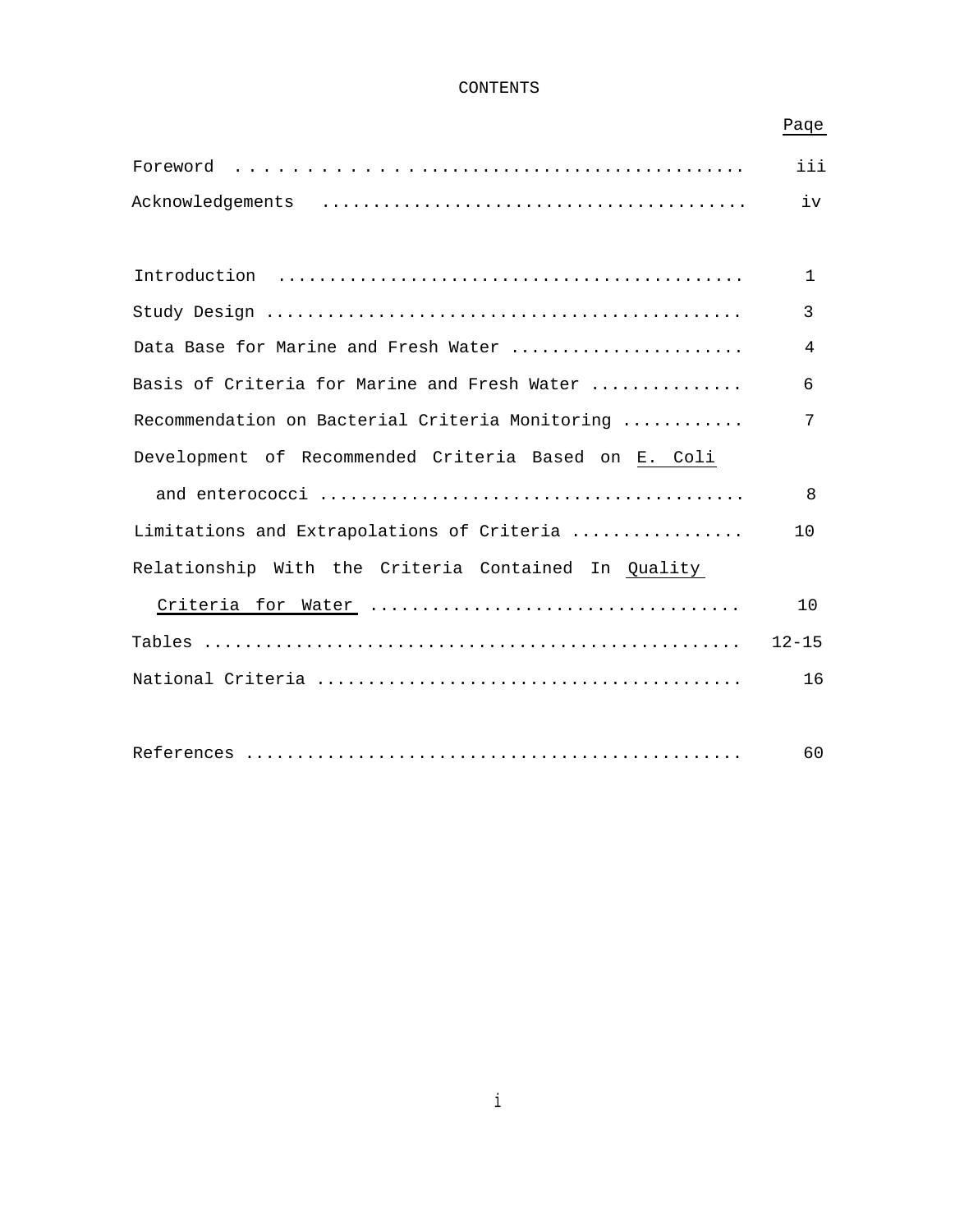#### DISCLAIMER

This report has been reviewed by the Criteria and Standards Division, Office of Water Regulations and Standards, U.S. Environmental Protection Agency, and approved for publication. Mention of trade names or commercial products does not constitute endorsement or recommendation for use.

#### AVAILABILITY NOTICE

This document is available to the public through the National Technical Information Service (NTIS), 5285 Port Royal Road, Springfield, VA 22161. NTIS Access Number is PB 86-158045.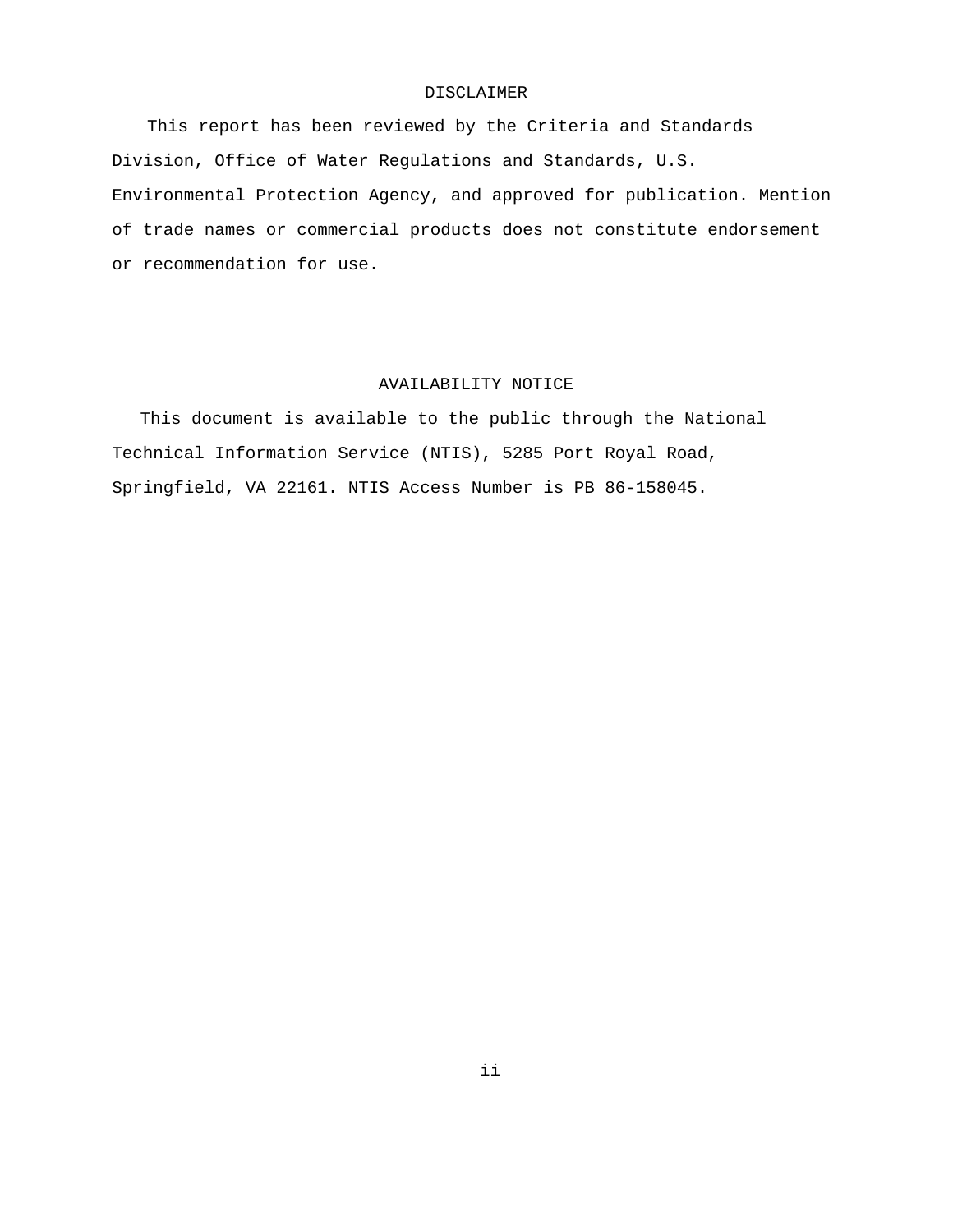#### FOREWORD

Section 304(a)(1) of the Clean water Act of 1977 (P.L. 95-217) requires the Administrator of the Environmental Protection Agency to publish criteria for water quality accurately reflecting the latest scientific knowledge on the kind and extent of all identifiable effects on health and welfare which may be expected from the presence of pollutants in any body of water, including ground water. This document is a revision of proposed criteria based upon a consideration of comments received from other Federal agencies, State agencies, special interest groups, and individual scientists. The criteria contained in this document supplements previously published EPA bacteriological criteria in Quality Criteria for Water (1976).

The term "water quality criteria" is used in two sections of the Clean Water Act, section 304(a)(1) and Section 303(c)(2). The term has a different program impact in each section. In section 304, the term represents a non-regulatory, scientific assessment of ecological and public health effects. The criteria presented in this publication are such scientific assessments. Water quality criteria associated with specific ambient water uses when adopted as State water quality standards under section 303 become enforceable maximum acceptable levels of a pollutant in ambient waters. The water quality criteria adopted in the State water quality standards could have the same numerical limits as the criteria developed under section 304. However, in many situations States may want to adjust water quality criteria developed under section 304 to reflect local environmental conditions and human exposure patterns before incorporation into water quality standards. It is not until their adoption as part of the State water quality standards that the criteria become regulatory.

The bacteriological water quality criteria recommended in this document are based on an estimate of bacterial indicator counts and gastrointestinal illness rates that are currently being accepted, albeit unknowingly in many instances, by the States. Wherever bacteriological indicator counts can consistently be calculated to give illness rates lower than the general estimate, or when the State desires a lower illness rate, indicator bacteria levels commensurate with the lower rate should be maintained in State water quality standards.

Guidelines to assist the States in modification of criteria presented in this document, in the development of water quality standards, and in other water-related programs of this Agency, have been developed by EPA.

Satrick M 18hin

Director Criteria and Standards Division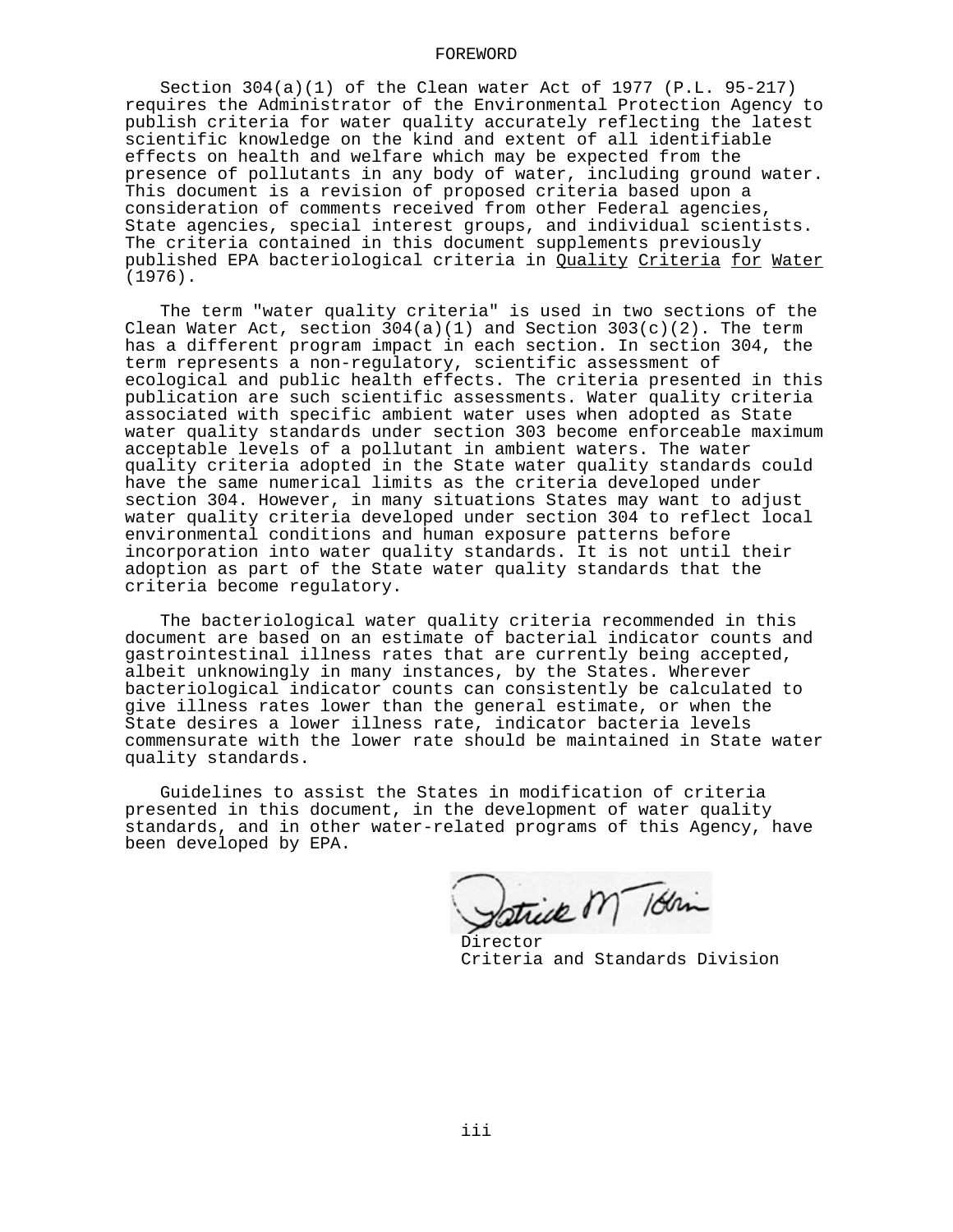#### ACKNOWLEDGEMENTS

Alfred P. Dufour (research-author) Health Effects Research Laboratory Cincinnati, OH

Theadore H. Ericksen (review) HERL Cincinnati, OH

Richard K. Ballentine (author) OWRS - Washington, D.C.

Victor J. Cabelli (research) Health Effects Research Laboratory West Kingston, RI

Miriam Goldberg (statistical assistance) OWRS Washington, D.C.

William E. Fox (coordinator) OWRS - Washington, D.C.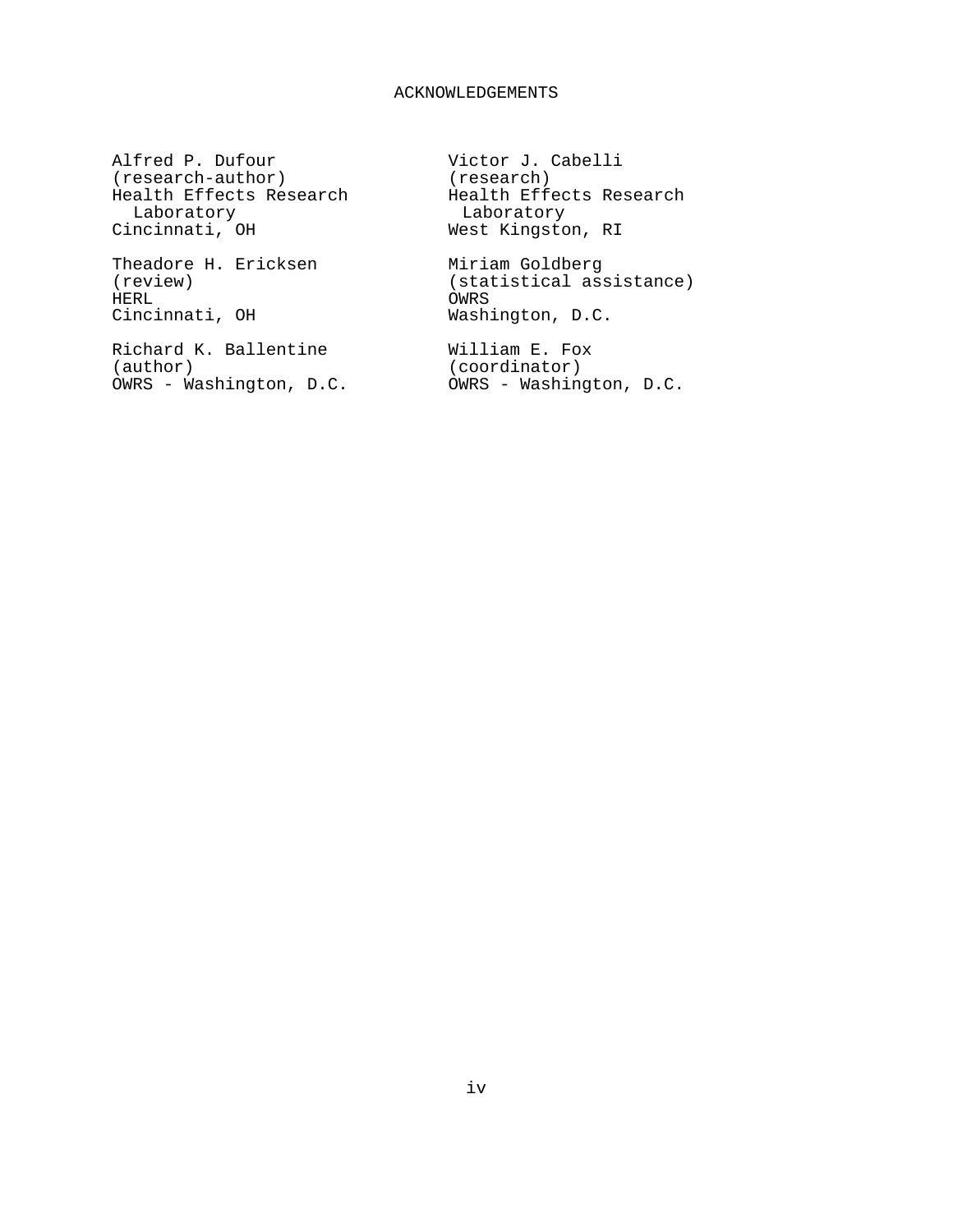#### BACTERIOLOGICAL AMBIENT WATER QUALITY CRITERIA FOR MARINE AND FRESH RECREATIONAL WATERS

#### Introduction

Federal water quality criteria recommendations were first proposed in 1968 by the National Technical Advisory Committee (NTAC) of the Department of the Interior (1). The microbiological criterion suggested by the NTAC for bathing waters was based an a series of studies conducted during the late 1940's and early 1950's, by the United States Public Health Service, the results of which were summarized by Stevenson in 1953 (2). The studies were conducted at bathing beaches located on Lake Michigan at Chicago, Illinois; on the Ohio River at Dayton, Kentucky; and on Long Island Sound at Mamaroneck and New Rochelle, New York. All of the studies followed a similar design. Two beaches with different water quality were selected at each location except at the Dayton location where a beach with high quality water could not be found. A large public swimming pool was used as a substitute. Each location was chosen because, in addition to beaches having suitable water quality, there was a large residential population nearby that used the beaches. Cooperating families used a calendar system which allowed then to record their swimming activity and illnesses on a daily basis for the entire summer. Gastrointestinal, respiratory, and other symptom such as skin irritations were recorded. The water quality was measured on a routine basis using total coliform bacteria as the indicator organism.

The results of the Lake Michigan beach study indicated that there was no excess illnesses of any type in swimmers at beaches that had median coliform densities of 91 and 180 per 100 ml over a swimming season when compared to the number of illnesses in the total study population. The water quality similarity at the two Chicago beaches was unexpected since previous experience had indicated that there was a difference in water quality at the beaches. A second method of analysis compared the illness observed in the week following three days of high coliform density with that observed following swimming on three days of low coliform density. The analyses showed that there was a significantly greater illness rate in individuals who swam on the three days when the geometric mean coliform density was 2300/100 ml when compared to the illness in swimmers who swan on the three days when the geometric mean coliform density was 43 per 100 ml. A difference was not observed when the geometric mean coliform density per 100 ml on high and low days was 732 and 32 respectively. Data from the Ohio River study indicated that swimmers who swam in water with a median coliform density of 2300 coliform per 100 ml had an excess of gastrointestinal illness when compared to an expected rate calculated from the total study population. No other associations between swimming and illness were observed. The results of two marine bathing beach studies showed no association between illness and swimming in water containing 398 and 815 coliforms per 100 ml.

The coliform water quality index used during the USPHS epidemiological studies was translated into a fecal coliform index in the mid-'60's by using the ratio of fecal coliforms to coliforms, at the location on the Ohio River where the original study had been conducted in 1949. The NTAC committee suggested that the change was necessary because fecal coliforms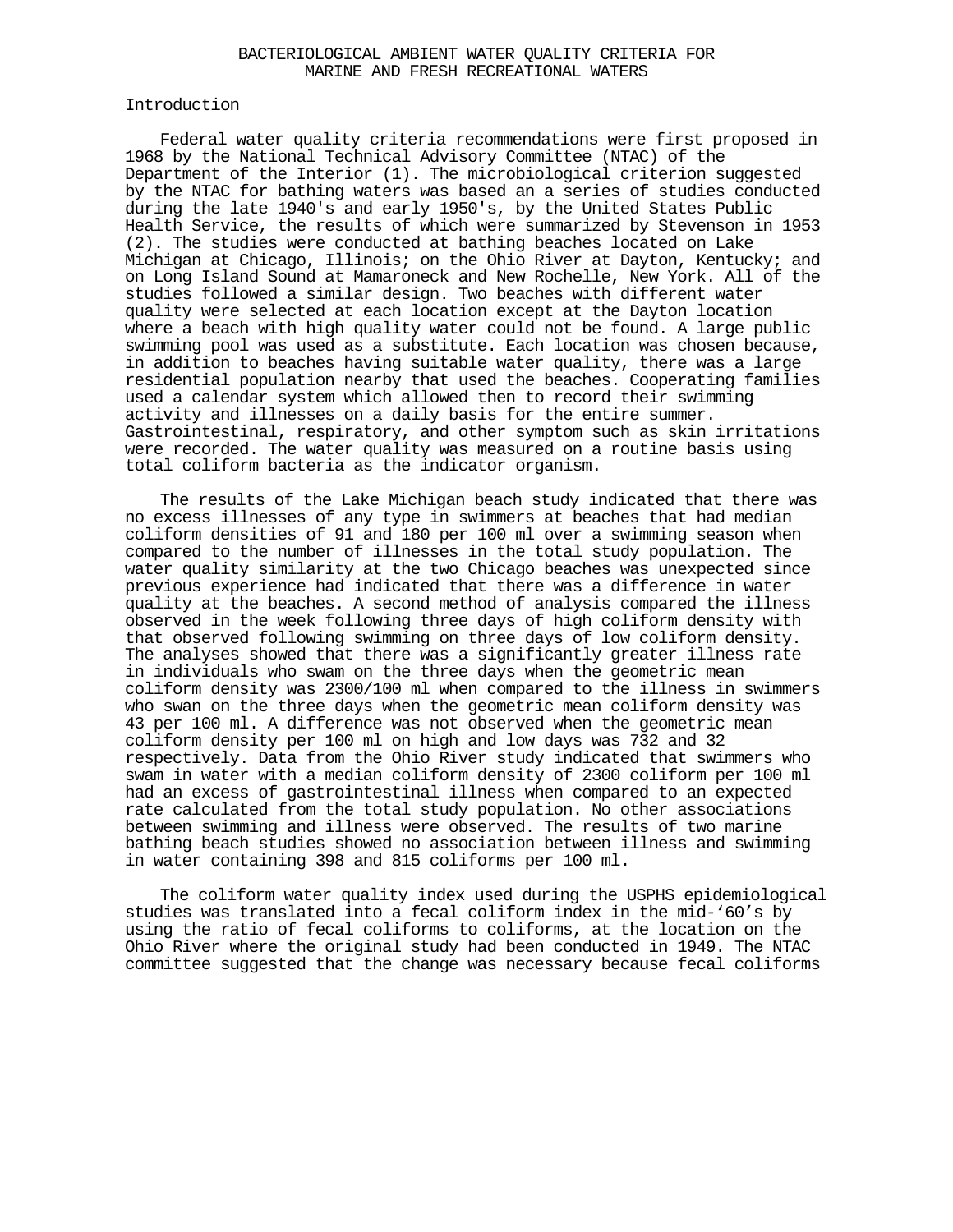were more fecal specific and less subject to variation than total coliforms which were greatly influenced by storm water runoff. About 18% of the coliforms were found to be fecal coliforms and this proportion was used to determine that the equivalent of 2300 coliforms per 100 ml, the density at which a statistically significant swimming-associated gastrointestinal illness was observed, was about 400 fecal coliforms per 100 ml. The NTAC suggested that a detectable risk was undesirable and, therefore, one-half of the density at which a health risk occurred, 200 fecal coliform per 100 ml, was proposed. The NTAC also suggested that the use of the water should not cause a detectable health effect more than 10% of the time. Thus, the recommended criterion for recreational waters was as follows:

"Fecal coliforms should be used as the indicator organism for evaluating the microbiological suitability of recreation waters. As determined by multiple-tube fermentation or membrane filter procedures and based on a minimum of not less than five samples taken over not more than a 30-day period, the fecal coliform content of primary contact recreation waters shall not exceed a log mean of 200/100 ml, nor shall more than 10 percent of total samples during any 30-day period exceed 400/100 ml."

This criterion was recommended again in 1976 by the USEPA (3), even though it had been criticized on a number of issues. Henderson (4) published one of the earliest critiques of the recommended criterion. He noted the paucity of epidemiological data in support of any numerical ceilings based on fecal indicators and criticized the one proposed as to the poor quality of the data base, the derivation of the specific limits and the indicator system used.

Moore (5) objected to the selection of only part of the data from the Lake Michigan study to develop the 200 fecal coliforms per 100 ml recreational water criterion. He observed that opposite findings in the Lake Michigan studies were ignored. He pointed out that the inclusion of all illnesses reported during the week after a bathing episode made the association of these ailments with the bathing episode tenuous, and that there was no way of knowing whether the incidence of skin irritations in bathers who swam on clean days was compared to the frequency of diarrhea in those who swam an other days, because all the illnesses reported were lumped together.

Cabelli et al. (6) suggested other weaknesses in the USPHS study design which would have precluded the identification of swimming associated, associated, pollution-related illnesses if, in fact, they occurred. They pointed out that "swimming" was "poorly defined and that it was unknown whether or not study participants who said they had been swimming actually immersed their bodies, much less their heads, in the water. This short coming and the use of the calendar method for recording "swimming" episodes and illnesses also was criticized as precluding the inclusion of beachgoing but nonswimming control groups in the studies. Moreover, the use of the calendar approach with nearby residents and the day-to-day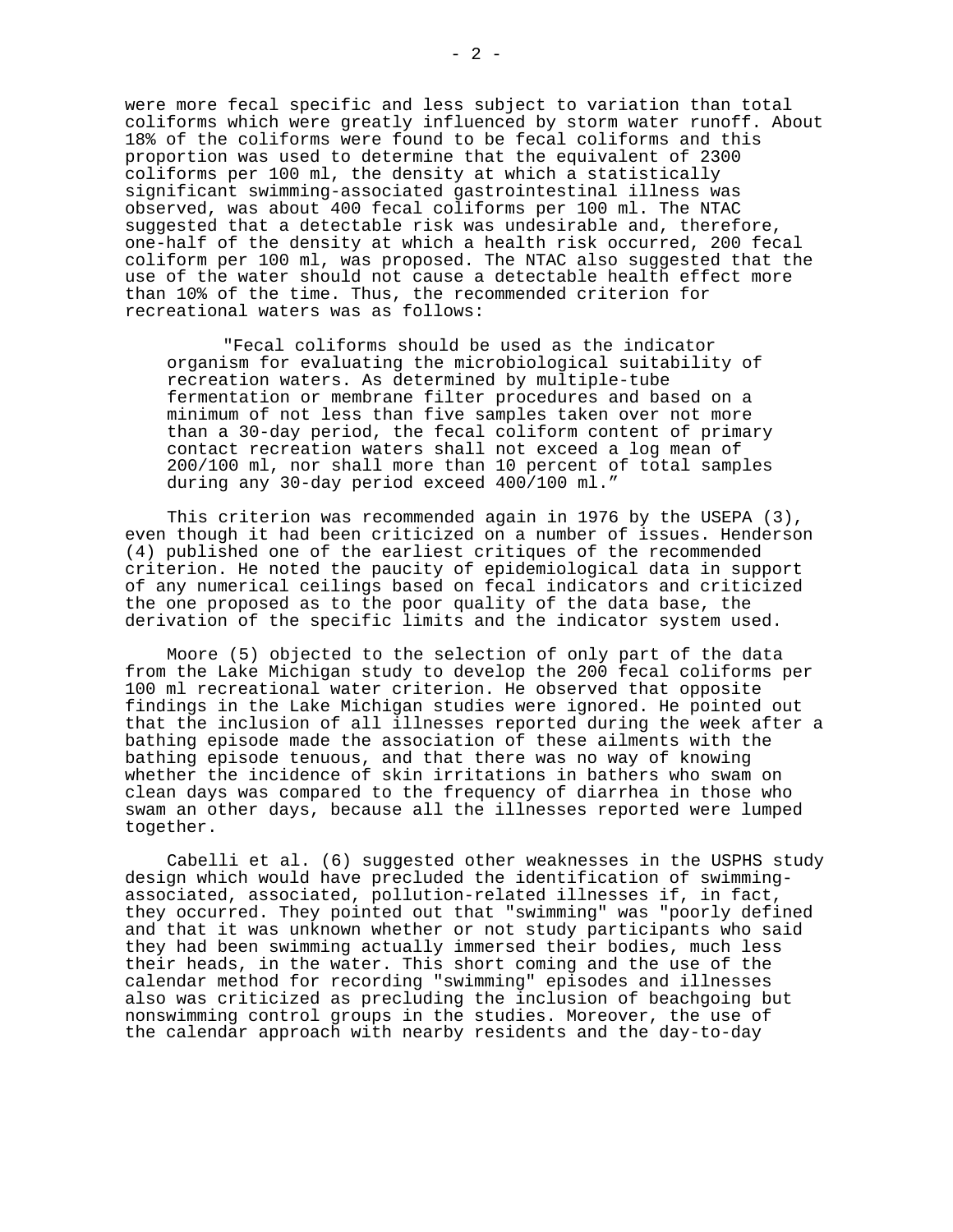variability in the pollution levels at the beaches increased the probability of a given individual's exposure to different levels of pollution during the incubation period of the illness.

The deficiencies in the study design and in the data used to establish the 200 fecal coliforms per 100 ml criterion were noted by the National Academy of Science - National Academy of Engineers Committee in their 1972 report which stated that they could not recommend a recreational water quality criterion because of the paucity of epidemiological information available (7).

The fecal coliform indicator used to measure water quality under the current system has also been faulted because of the non fecal sources of at least one member of the fecal coliform group. For example, thermotolerant Klebsiella species have many sources. They have been observed in pulp and paper mill effluents (8,9), textile processing plant effluents (10), cotton mill wastewaters (11), and sugar beet wastes (12), in the absence of fecal contamination.

The Environmental Protection Agency, in 1972, initiated a series of studies at marine and fresh water bathing beaches which were designed to correct the perceived deficiencies of the Public Health Service studies. One goal of the EPA studies was to determine if swimming in sewage-contaminated water carries a health risk for bathers; and, if so, to what type of illness. If a quantitative relationship between water quality and health risk was obtained, two additional goals were to determine which bacterial indicator is best correlated to swimming-associated health effects and if the relationship is strong enough to provide a criterion.

#### Study Design

The marine studies were conducted at bathing beaches in New York City, New York, Boston, Massachusetts, and at Lake Pontchartrain, near New Orleans, Louisiana. Two beaches were selected at each site, one that received very little or no contamination and the other whose water quality was barely acceptable with respect to local recreational water quality standards. In the Now York City and Boston Harbor studies, the "barely acceptable" beaches were contaminated with pollution from multiple pointsources, usually treated effluents that had been disinfected.

The freshwater studies were conducted on Lake Erie at Erie, Pennsylvania and on Keystone Lake outside of Tulsa, Oklahoma. The "barely acceptable" beaches at both sites were contaminated by effluents discharged from single point-sources.

The epidemiological surveys were carried out on weekend days and individuals who swan in the midweeks before and after a survey were eliminated from the study. This maximized the study populations; allowed the water quality measurements for a single day to be specifically associated with the corresponding illness rates, and permitted the grouping of days with similar water quality levels and their corresponding study populations. The design of the epidemiological survey portion of the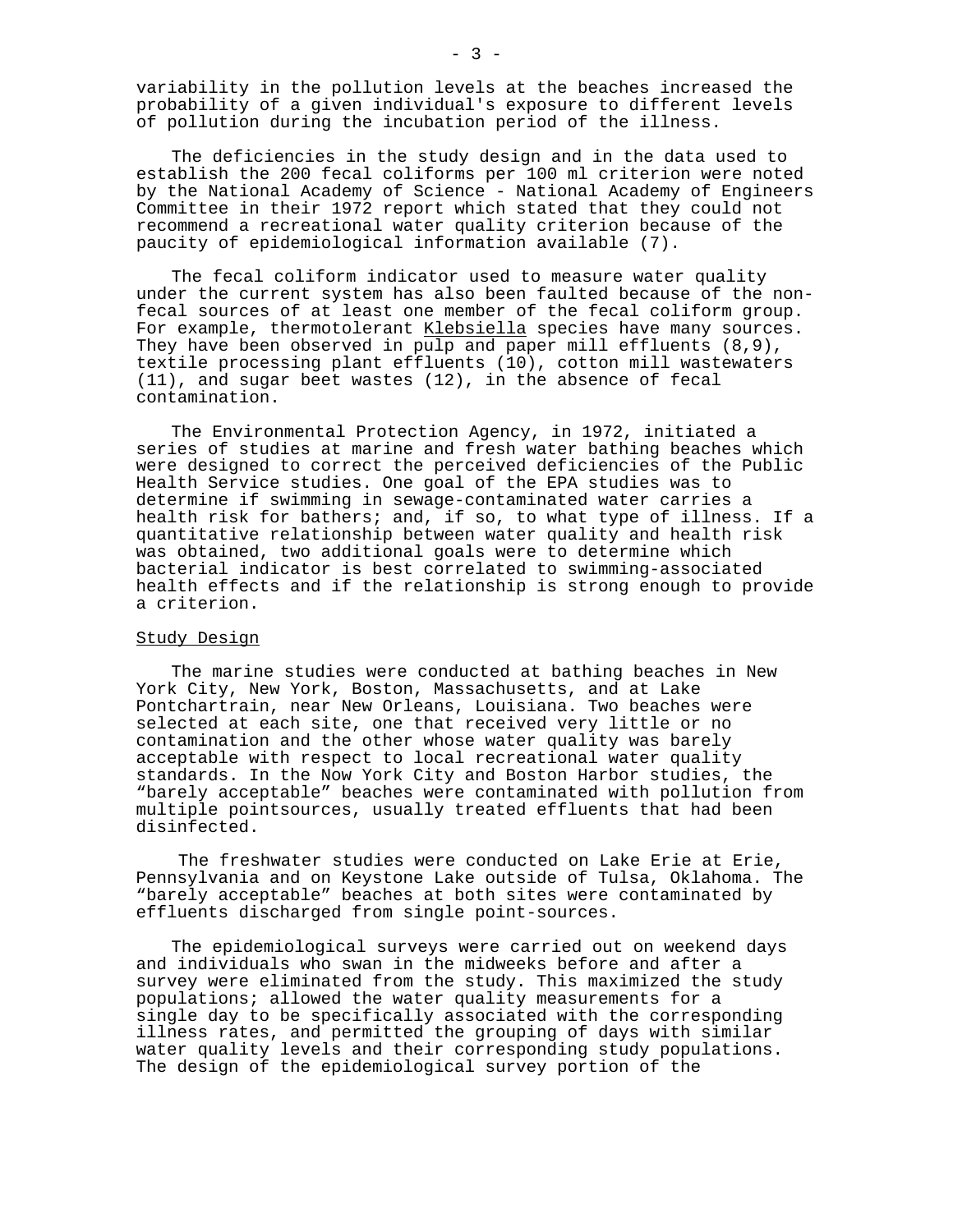study has been described elsewhere (13,14). Specific steps taken to correct the deficiencies of earlier studies were noted earlier.

In the initial phases of the overall study, multiple indicators of water quality were used to monitor the water. This was done because it was not known which indicator of water quality might show a quantitative relationship with swimming-associated health effects. This unique approach resulted in the selection of the best indicator based on the strength of the statistical relationship between the water quality indicator and a swimming-associated health effect.

Each participant was querried at length about any illness symptoms, their date of onset and the duration of the symptoms. The symptoms were grouped into four general categories, gastrointestinal, respiratory, eye, ear and nose, and "other". Gastrointestinal symptoms included vomiting, diarrhea, stomachache and nausea. Sore throat, bad cough and chest colds comprised the respiratory symptom, and runny or stuffy nose, earache or runny ears and red, itchy or watery eyes were considered symptomatic of eye, ear or nose problems. Other symptoms included fever greater than 100º F, headache for more than a few hours or backache.

All of the symptoms were self-diagnosed and therefore subject to variable interpretation. The potential for misinterpretation was minimized by creating a new symptom category called highly credible gastrointestinal symptoms. This symptom category was defined as including any one of the following unmistakable or combinations of symptoms: (1) vomiting, (2) diarrhea with fever or a disabling condition (remained home, remained in bed or sought medical advice because of the symptoms) and (3) stomachache or nausea accompanied by a fever. Individuals in this symptom category were considered to have acute gastroenteritis.

#### Data Base for Marine and Fresh Water Criteria

The results of the marine Bathing Beach Studies have been reported by Cabelli (15) and those of the freshwater studies have been described by Dufour (16). In general, those symptom categories unrelated to gastroenteritis usually did not show a significant excess of illnesses at either of the paired beaches at each study location. Moreover, the significant swimming-associated rates for gastroenteritis were always observed at the more polluted of the paired beaches at each study location. Table 1 shows the number of occasions when significant swimming-associated gastroenteritis was observed at barely acceptable and relatively unpolluted marine and fresh water beaches. Statistically significant swimming-associated gastroenteritis rates were not observed at any of the relatively unpolluted beaches. The occurrence of a statistically significant excess of swimming associated gastroenteritis in swimmers who bathed at beaches that were, by selection, more polluted is indicative that there is an increased risk of illness from swimming in water contaminated with treated sewage, i.e., both swimming-associated and pollution related. This finding, which was observed at both marine and fresh water locations was important because it placed in proper perspective the relationship between water contaminated with treated sewage and health risks for swimmers. This association was not very well defined in the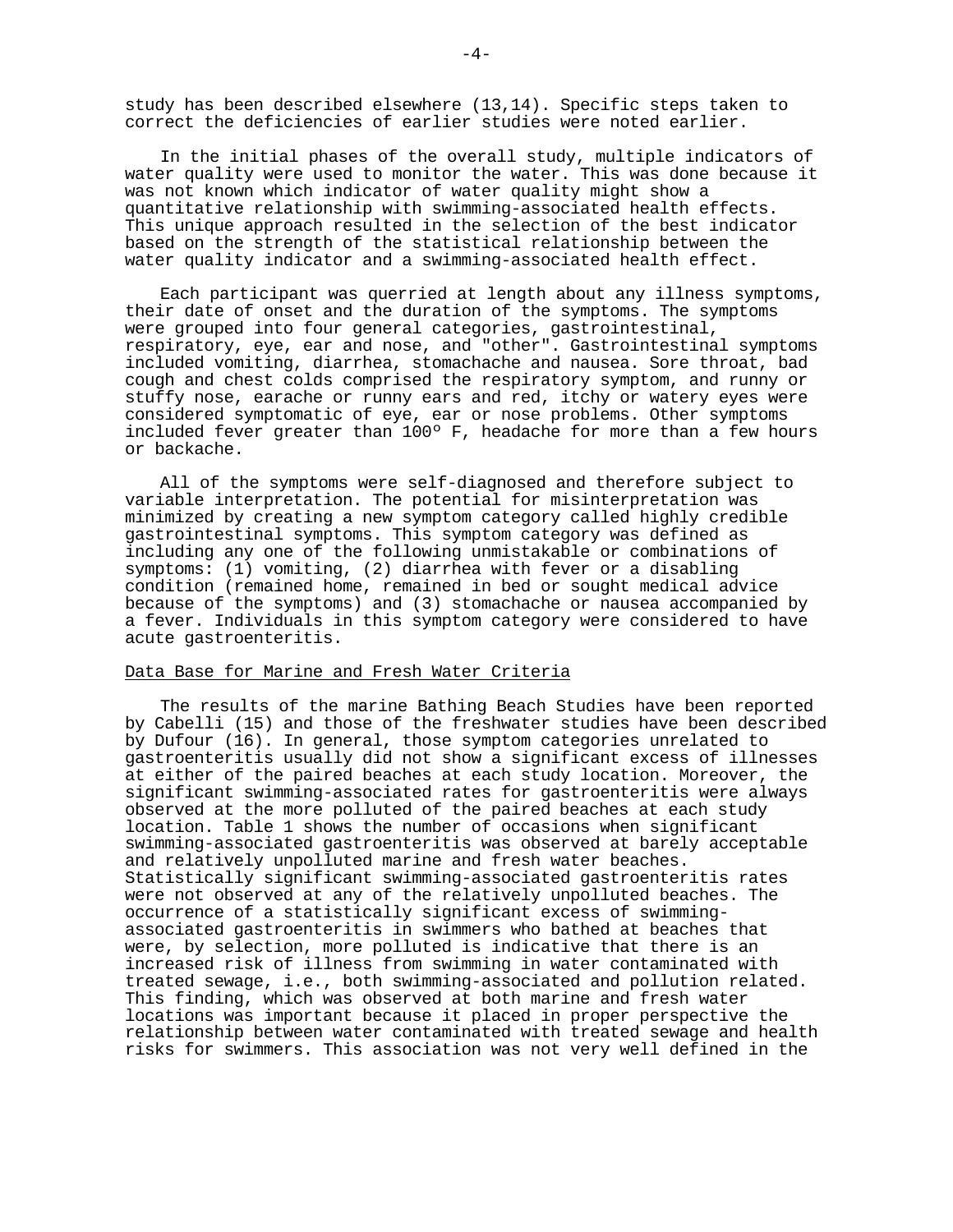earlier USPHS studies. The only evidence that sewage-contaminated water carried a risk for gastroenteritis in those studies was observed at the Ohio River beach where swimmers had an excess of gastrointestinal illness when the median coliform density in the water was 2300 per 100 ml. This was counter to the results found at freshwater beaches in Chicago and at marine beaches on Long Island Sound where swimmers had no more gastrointestinal Unless than nonswimmers even when days of "high" and "low" coliform densities were selected. Therefore, other than the occasional association of an outbreak of disease with swimming (17), the data from Cabelli (15) and Dufour (16) are the only available evidence linking sewage contaminated water with a health risk for bathers.

Although the association of illness in swimmers using bathing water contaminated by treated sewage is an important aspect of the process for developing recreational water quality criteria, it is the establishment of a quantitative relationship between the two variables that provides a useful relationship for regulating water quality. A part of this process is the development of suitable methods for measuring the quality of the water.

A comprehensive discussion of microbial water quality indicators is beyond the scope of this document, even as the basis for the selection of those examined in the epidemiological studies. The reader is referred for this to the reports of the studies (15,16) and to reviews on the subject (18,19). The examination of a number of potential indicators, including the ones most commonly used in the United States (total coliforms and fecal coliforms), was included in the studies. Furthermore, the selection of the best indicator was based on the strength of the relationship between the rate of gastroenteritis and the indicator density, as measured with the Pearson Correlation Coefficient. This coefficient varies between minus one and plus one. A value of one indicates a perfect relationship, that is, all of the paired points lie directly on the line which defines the relationship. A value of zero means that there is no linear relationship. A positive value indicates that the relationship is direct, one variable increases as the other increases. A negative value indicates the relationship is inverse, one variable decreases as the other increases. The correlation coefficients for gastroenteritis rates as related to the various indicators of water quality from both marine and fresh bathing water are shown in Table 2.

The data from the three years of the New York City study were analyzed in two ways. The first was by grouping trial days with similar indicator densities from a given swimming season and the second was by looking at each entire summer. The results from both analyses are shown in Table 2. For either type of analysis, enterococci showed the strongest relationship to gastroenteritis. E. coli was a very poor second and all of the other indicators, including total coliforms and fecal coliforms showed very weak correlations to gastroenteritis. Enterococci and E. coli were used in subsequent studies including the freshwater trials. Fecal coliforms also were included in subsequent studies because of their status as an accepted basis for a criterion.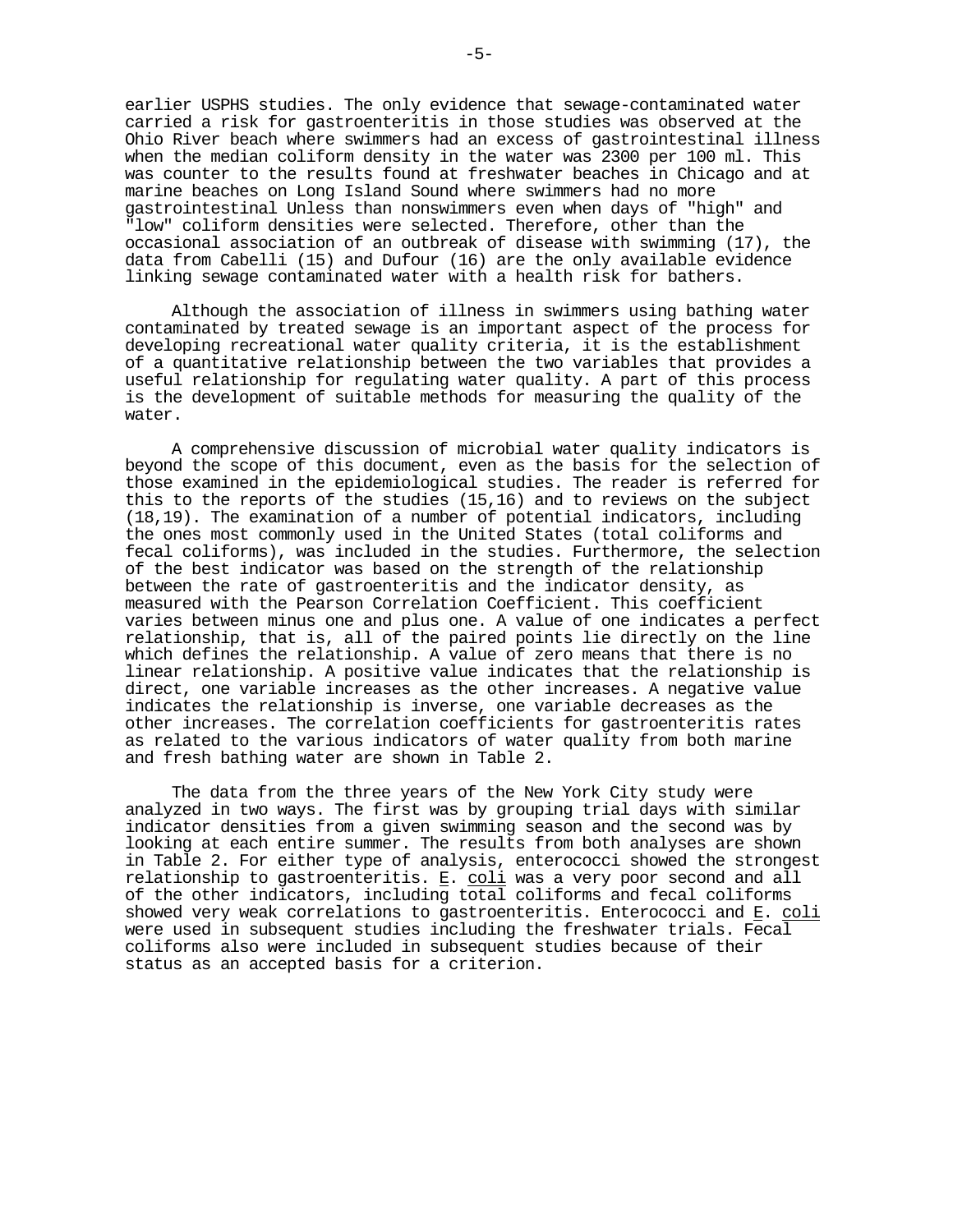The freshwater studies were analyzed only by summer. The correlation coefficient for  $E.$  coli was slightly greater than that for enterococci, however, statistical analysis indicated that the two values were not significantly different. Fecal coliforms, on the other hand,, had a correlation coefficient that was very similar to that observed for fecal coliforms from the marine data analyzed by summer. The freshwater studies confirmed the findings of the marine studies with respect to enterococci and fecal coliforms in that the densities of the former in bathing water showed strong correlation with swimming associated gastroenteritis rates and densities of the latter showed no correlation at all. The similarities in the relationships of E. coli and enterococci to swimming associated gastroenteritis in freshwater indicate that these two indicators are equally efficient for monitoring water quality in freshwater,, whereas in marine water environments only enterococci provided a good correlation. The etiological agent for the acute gastroenteritis is probably viral (20). The ultimate source of the agent is human fecal wastes. E. coli is the most fecal specific of the coliform indicators (21); and enterococci, another fecal indicator, better emulates the virus than do the coliforms with respect to survival in marine waters (22).

#### Basis of Criteria for Marine and Fresh Recreational Waters

Cabelli (15) defined a recreational water quality criterion as a "quantifiable relationship between the density of an indicator in the water and the potential human health risks involved in the water's recreational use." From such a definition, a criterion now can be adopted by a regulatory agency, which establishes upper limits for densities of indicator bacteria in waters that are associated with acceptable health risks for swimmers.

The quantitative relationships between the rates of swimming associated health effects and bacterial indicator densities were determined using regression analysis. Linear relationships were estimated from data grouped on the basis of summers or trials with similar indicator densities. The data for each summer were analyzed by pairing the geometric mean indicator density for a summer bathing season at each beach with the corresponding swimming-associated gastrointestinal illness rate for the same summer. The swimming-associated illness rate was determined by subtracting the gastrointestinal illness rate in nonswimmers from that for swimmers. These two variables from multiple beach sites were used to calculate a regression coefficient, y-intercept and 95% confidence intervals for the paired data. in the marine studies the total number of points for use in regression analysis was increased by collecting trial days with similar indicator densities from each study location and placing them into groups. The swimming-associated illness rate was determined as before, by subtracting the nonswimmer illness rate of all the individuals included in the grouped trial days from the swimmer illness rate during these same grouped trial days. The grouping by trial days with similar indicator densities approach was not possible with the freshwater data because the variation of bacterial indicator densities in freshwater samples was not large enough to allow such an adjustment to be made.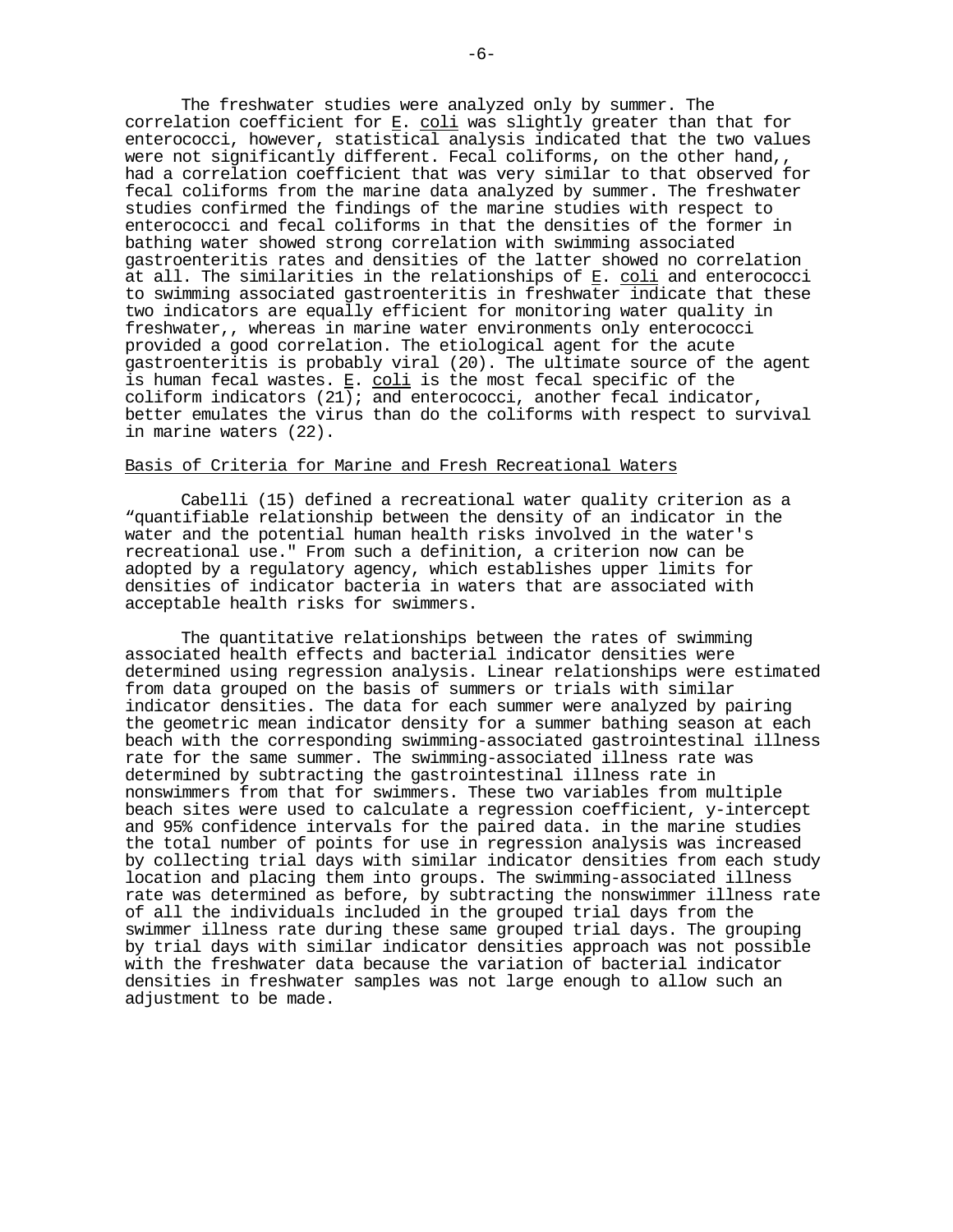For the saltwater studies the results of the regression analyses of illness rates against indicator density data was very similar using the "by summer" or "by grouped trial days" approaches. The data grouped by trial days will be used here because of the broader range of indicator densities available for analysis. Table 3 shows the results of the marine and fresh water bathing beach studies conducted from 1973 through 1982. These data were used to define the relationships between swimming-associated gastroenteritis and bacterial indicator densities presented below.

The methods used to enumerate the bacterial indicator densities which showed the best relationship to swimming-associated gastroenteritis rates were specifically developed for the recreational water quality studies. The membrane filter procedure for enumerating enterococci was developed by Levin et al. (23). Evaluation of the method using fresh and marine water samples indicated that it detects mainly Streptococcus faecalis and Streptococcus faecium. Although these two species were thought to be more human specific than other Streptococci, they have been found in the intestinal tract of other warm-blooded animals such as cats, dogs, cows, horses and sheep.

E. coli were enumerated using the membrane filter procedure developed by Dufour et al. (24). Evaluation of this method with marine and fresh water samples has shown that 92 to 95% of the colonies isolated were confirmed as E. coli.

These membrane filter methods have successfully undergone precision and bias testing by the EPA Environmental Monitoring and Support Laboratory. The test methods are available in the EPA Research and Development report, EPA-600/4-85/076 Test Methods for Escherichia coli and Enterococci in Water by the Membrane Filter Procedure.

#### Recommendations on Bacterial Criteria monitoring

Several monitoring situations to assess bacterial quality are encountered by regulatory agencies. The situation needing the most rigorous monitoring is the designated swimming beach. Such areas are frequently lifeguard protected, provide parking and other public access and are heavily used by the public. Public beaches of this type were used by EPA in developing the relationship described in this document.

Other recreational activities may involve bodies of water which are regulated by individual State water quality standards. These recreational resources may be natural wading ponds used by children or waters where incidental full body contact occurs because of water skiing or other similar activities.

It is EPA's judgement that the monitoring requirements for these various recreational activities are different. For the public beaches, more frequent sampling is required to verify the continued safety of the waters for swimming, and to identify water quality changes which might impair the health of the public. Increasing the number of samples improves the accuracy of bacterial water quality estimates, and also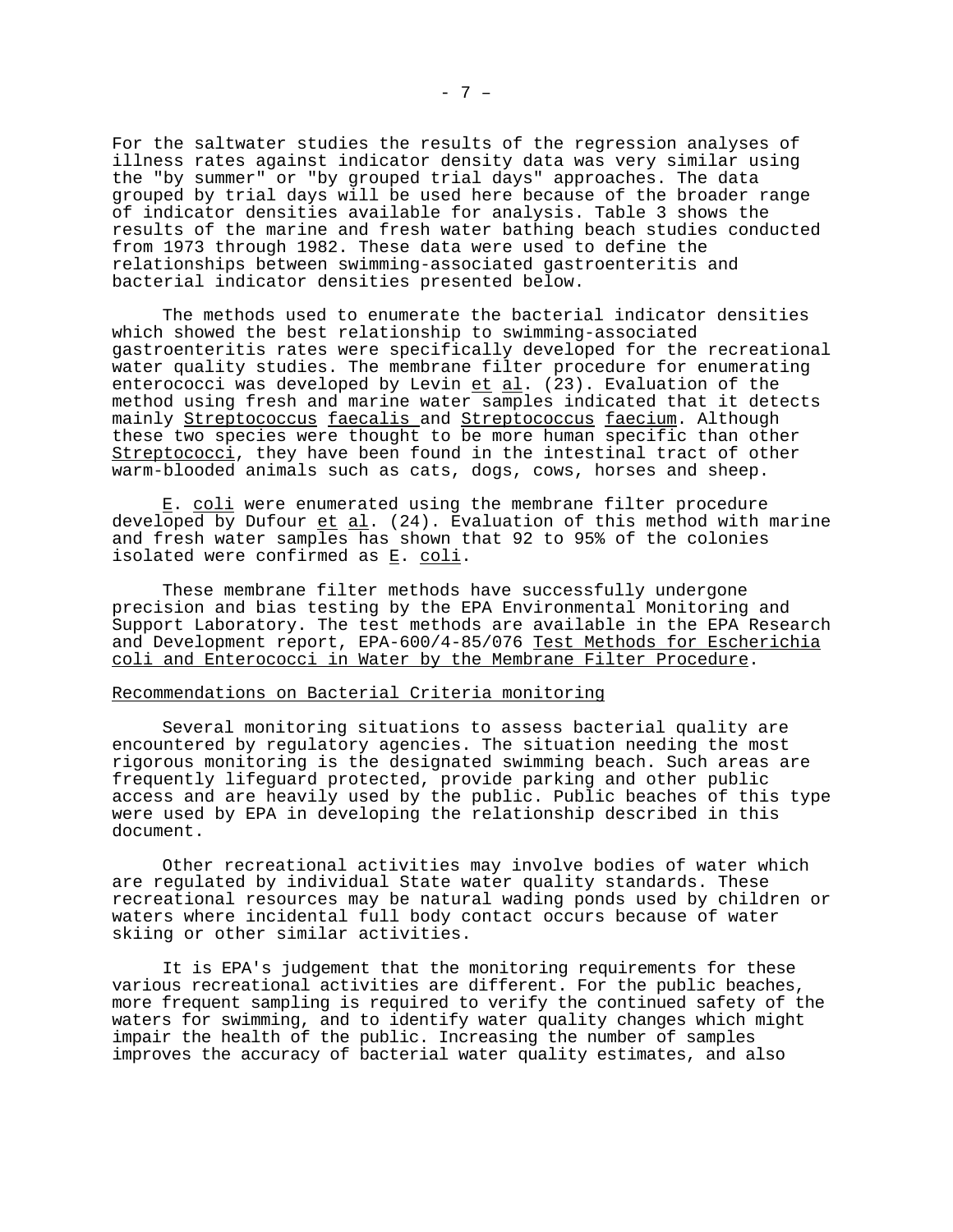improves the likelihood of correct decisions on whether to close or leave open a beach.

Waters with more casual and intermittent swimming use need fewer samples because of the reduced population at risk. Such sampling may also be used in establishing trends in the bacterial water quality so that the necessary improvements in the sanitary quality can be identified before disease risks become acute.

The following compliance protocol is one recommended EPA for monitoring recreational bathing waters. It is based on-the assumption that the currently accepted risk level based on the QCW recommendation has been determined to be appropriate and that the monitoring methods, i.e., bacterial enumeration techniques are imprecise, and environmental conditions, such as rainfall, wind and temperature will vary temporally and spatially. The variable nature of the environment, which affects the die-off and transport of bacterial indicators, and the inherent imprecision of bacterial enumeration methods, suggests an approach that takes these elements into account. Noncompliance with the criterion is signaled when the maximum acceptable geometric mean is exceeded or when any individual sample exceeds a confidence limit, chosen accordingly or to a level of swimming use. The mean log standard deviation for E. coli densities at the nine freshwater beach sites that were studied was about 0.4. The mean log standard deviation for enterococci in freshwater samples was also about 0.4 and in seawater samples it was about 0.7. These two values, 0.4 and 0.7 will be used in calculations associated with the proposed monitoring protocol and upper percentile values.

It is recommended that sampling frequency be related to the intensity of use of the water body. In areas where weekend use is substantial, weekly samples collected during the peak use periods are reasonable. In less heavily used areas perhaps bi-weekly or monthly samples may be adequate to decide bacterial water quality. In general, samples should be collected during dry weather periods to establish so-called "steady state" conditions. Special studies may be necessary to evaluate the effects of wet weather conditions on waters of interest especially if sanitary surveys indicate the area may be subject to storm water effects.

The water samples are collected in sterile sampling containers as described in <u>Standard Methods for the Examination of Water and</u> Wastewater (25).

#### Development of Recommended Criteria Based on E. coli/Enterococci

Currently EPA is not recommending a change in the stringency of its bacterial criteria for recreational waters. Such a change does not appear warranted until more information based on greater experience with the new indicators can be accrued. EPA and the State Agencies can then evaluate the impacts of change in terms of beach closures and other restricted uses. EPA recognizes that it will take a period of at least one triennial review and revision period for States to incorporate the new indicators into State Waster Quality Standards and start to accrue experience with the new indicators at individual water use areas.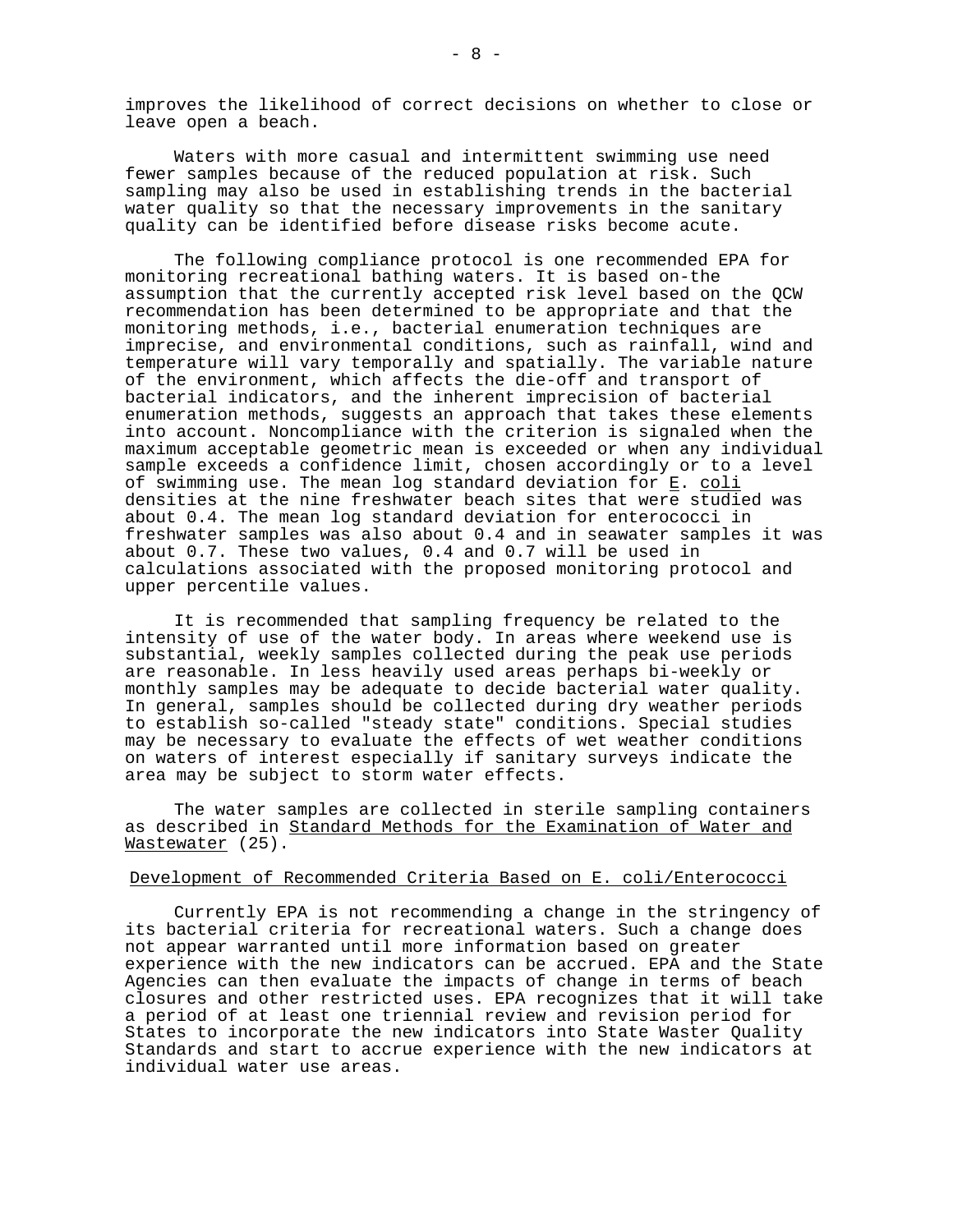EPA's evaluation of the bacteriological data indicated that using the fecal coliform indicator group at the maximum geometric mean of 200 per 100 ml, recommended in <u>Ouality Criteria for Water</u><br>would cause an estimated 8 illness per 1,000 swimmers at fresh water beaches and 19 illness per 1,000 swimmers at marine beaches. These relationships are only approximate and are based on applying ratios of the geometric means of the various indicators from the EPA studies to the 200 per 100 ml fecal coliform criterion. However, these are EPA's best estimates of the accepted illness rates for areas which apply the EPA fecal coliform criterion.

The <u>E. coli</u> and enterococci criteria presented in Table 4 were developed using these currently accepted illness rates. The equations developed by Dufour (16) and Cabelli (15) were used to calculate the geometric mean indicator densities corresponding to the accepted gastrointestinal illness rates. These densities are for steady state dry weather conditions. The beach is in noncompliance with the criteria if the geometric mean of several bacterial density samples exceeds the value listed in Table 4.

Noncompliance is also signalled by an unacceptably high value for any single bacterial sample. The maximum acceptable bacterial density for a single sample is set higher than that for the geometric mean, in order to avoid unnecessary beach closings based on single samples. in deciding whether a beach should be left open, it is the long term geometric mean bacterial density that is of interest. Because of day-to-day fluctuations around this mean, a decision based on a single sample (or even several samples) may be erroneous, i.e., the sample may exceed the recommended mean criteria even though the long-term geometric mean is protective, or may fall below the maximum even if this mean is in the nonprotective range.

To set the single sample maximum, it is necessary to specify the desired chance that the beach will be left open when the protection is adequate. This chance, or confidence level, was based on Agency judgment. For the simple decision rule considered here, a smaller confidence level corresponds to a more stringent (i.e. lower) single sample maximum. Conversely, a greater confidence level corresponds to less stringent (i.e. higher) maximum values. This technique reduces the chances of single samples inappropriately indicating violations of the recommended criteria.

By using a control chart analogy (26) and the actual log standard deviations from the EPA studies, single sample maximum densities for various confidence levels were calculated. EPA then assigned qualitative use intensities to those confidence levels. A low confidence level (75%) was assigned to designated beach areas because a high degree of caution should be used to evaluate water quality for heavily used areas. Less intensively used areas would allow less restrictive single sample limits. Thus, 95% confidence might be appropriate for swimmable water in remote areas. Table 4 summarizes the results of these calculations. These single sample maximum levels should be recalculated for individual areas if significant differences in log standard deviations occur.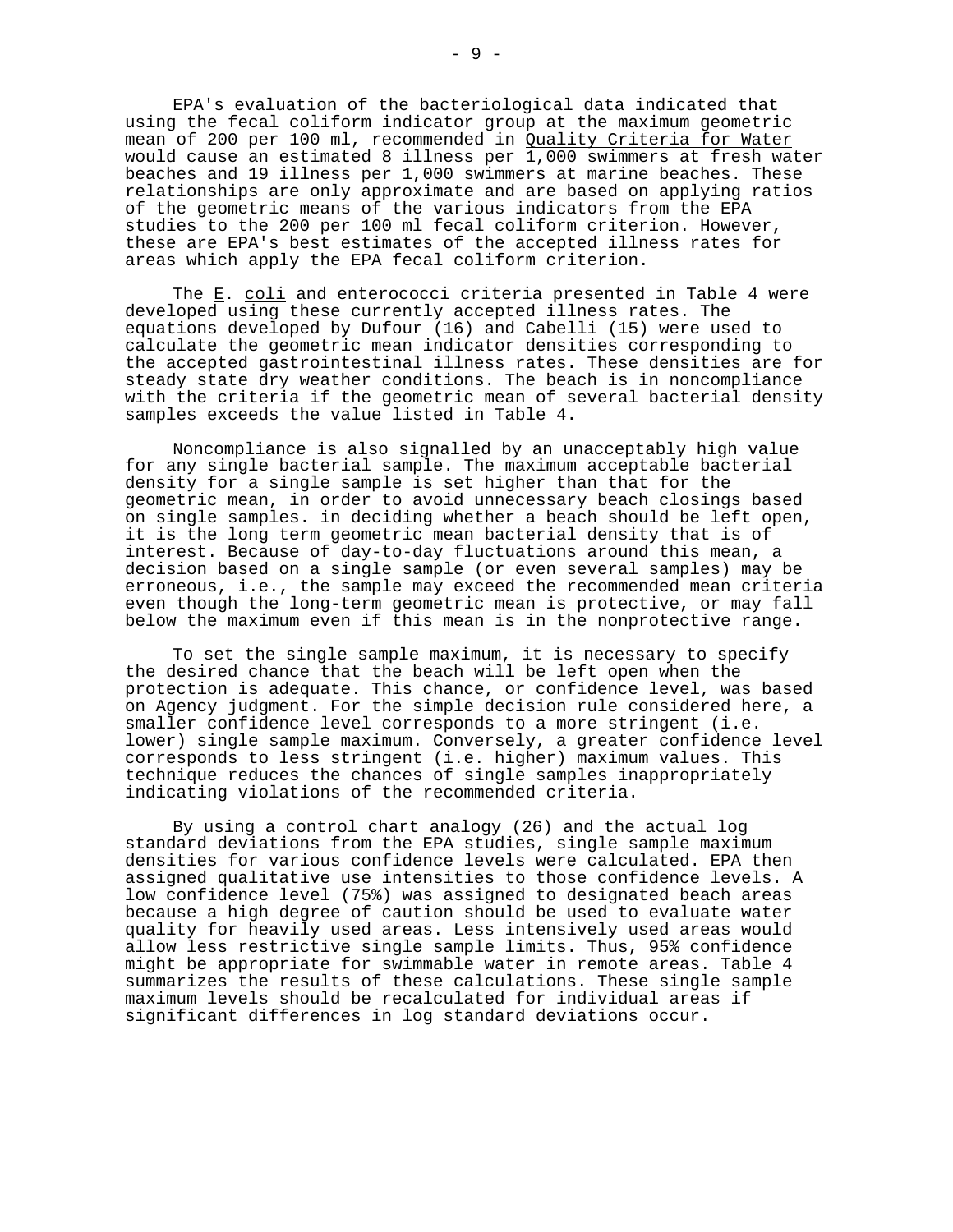The levels displayed in Table 4 depend not only on the assumed standard deviation of log densities, but also on the chosen level of acceptable risk. while this level was based on the historically accepted risk, it is still arbitrary insofar as the historical risk was itself arbitrary. A detailed protocol is available\* which shows how to determine the confidence level associated with any illness risk of interest, once a maximum has been established for single samples. The protocol also indicates how the confidence level approach can be applied to multiple sample geometric means. In Table 4, the limit for the measured geometric mean is determined directly from the regression equation relating illnesses to bacteriological density, without any "confidence level" allowance for random variations in the geometric mean of several samples.

#### Limitations and Extrapolations of Criteria

The limitations of Water Quality Criteria based on swimming associated health effects and bacterial indicator densities have been addressed by Cabelli (18). Briefly, the major limitations of the criteria are that the observed relationship may not be valid if the size of the population contributing the fecal wastes becomes too small or if epidemic conditions are present in a community. In both cases the pathogen to indicator ratio, which is approximately constant in a large population becomes unpredictable and therefore, the criteria may not be reliable under these circumstances. These two considerations point out the importance of sanitary surveys and epidemiological surveillance as part of the monitoring program.

The presence of these indicators, in rural areas, shows the presence of warm blooded animal fecal pollution. Therefore, EPA recommends the application of these criteria unless sanitary and epidemiological studies show the sources of the indicator bacteria to be non-human and that the indicator densities are not indicative of a health risk to those swimming in such waters. EPA is sponsoring research to study the health risk of nonpoint source pollution from rural areas on the safety of water for swimming. Definitive evidence from this study was not available at the time of preparation of this criterion, but will be incorporated into subsequent revisions.

#### Relationship with the Criterion contained in Quality Criteria for Water (QCW)

The 1976 QCW criterion contained recommendations for both swimming and shellfish harvesting waters. This criteria recommendation is intended as a modification to the earlier criterion. Nothing in this criterion is intended to supersede the QCW recommendations concerning the bacterial quality of shellfish waters. EPA is currently co-sponsoring, with the National oceanic and Atmospheric Administration, research into the

\*Procedures for Developing Compliance Rules for Water Quality

Protection Criteria and Standards Division office of Water Regulations and Standard Environmental Protection Agency 401 M St., S.W. Washington, DC 20640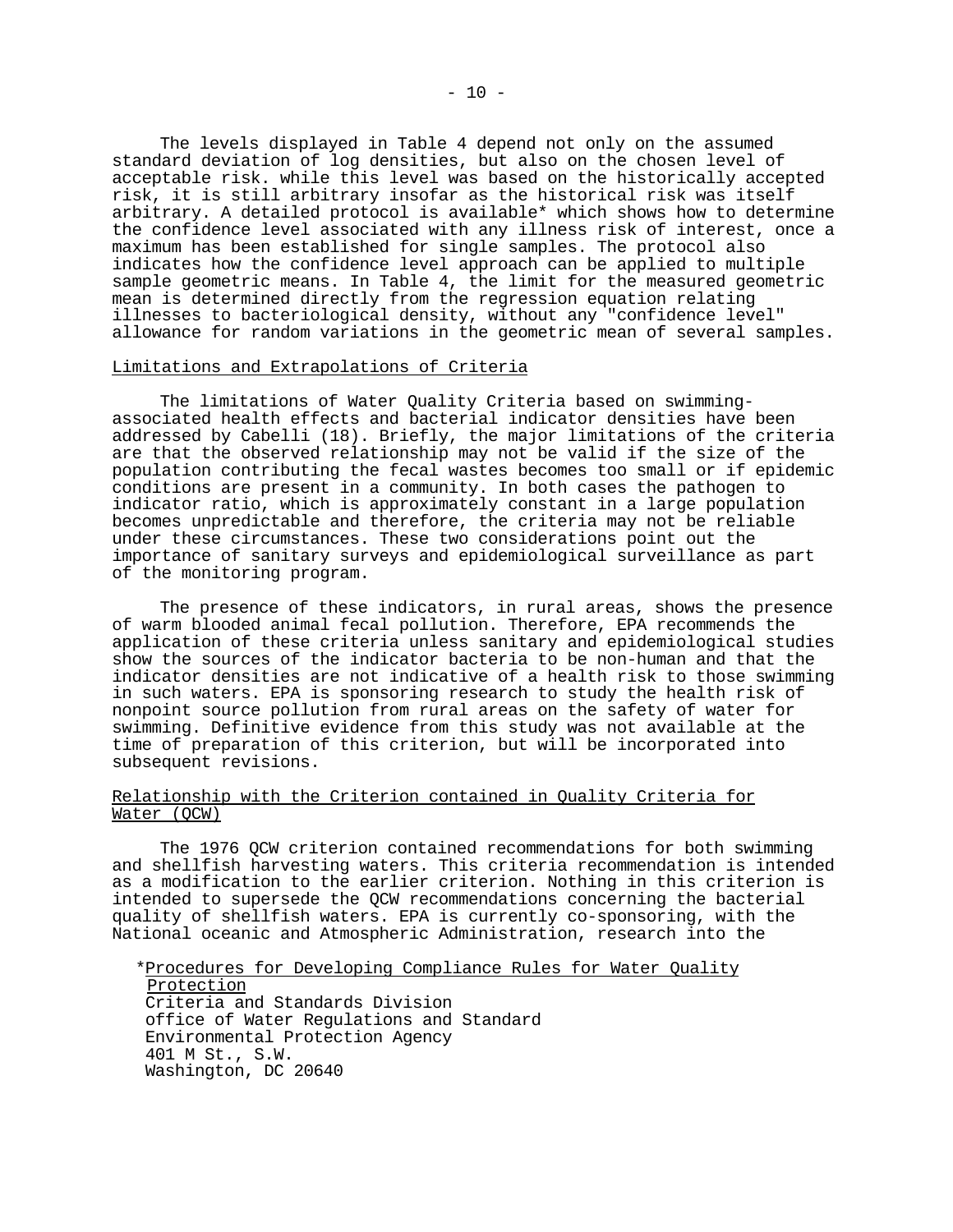application of the enterococci and  $\underline{\mathtt{E}}.$   $\underline{\mathtt{coli}}$  indicators for assessing the quality of shellfish harvesting waters. The Food and Drug Administration is also reviewing the results of these studies. A change to the new indicators may be forthcoming if the studies show a correlation between gastrointestinal disease and the consumption of raw shellfish from waters with defined densities of the new indicators. However, these studies have not sufficiently progressed to justify any change at this time. Thus, the recommendations in QCW for shellfish waters must remain unchanged.

The QCW recommendations for swimming waters were based on fecal coliform. Data submitted to EPA during the public comment period showed that within sane beaches, a correlation could be shown between E. coli densities and fecal coliform densities. such a site-specific correlation is not surprising because E. coli is part of the fecal coliform group. However, the EPA tests show that no general correlation exists across different beaches. Therefore, EPA believes that the newly recommended indicators are superior to the fecal coliform group. Therefore, EPA strongly recommends that states begin the transition process to the new indicators. While either E. coli or enterococci may be used for fresh waters, only enterococci is recommended for marine waters.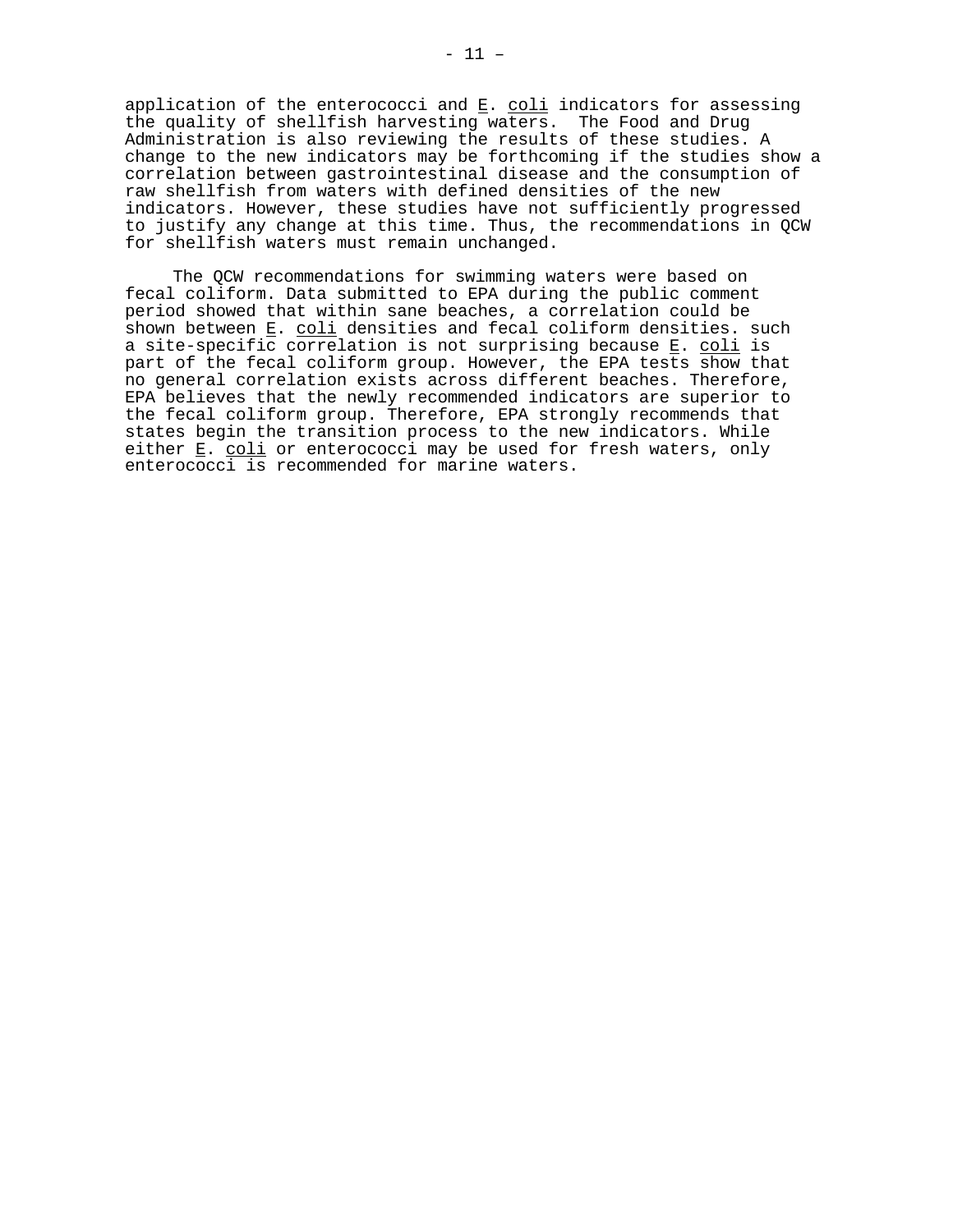Table 1. Relationship Between Significant Swimming-Associated Gastroenteritis and the Degree of Pollution at Marine and Fresh Water Bathing Beaches.

|  |  |  | Beach Water Quality |
|--|--|--|---------------------|
|--|--|--|---------------------|

|                                                              | Barely Acceptable | Relatively Unpolluted |
|--------------------------------------------------------------|-------------------|-----------------------|
| No. Trials                                                   | 17                | 8                     |
| No. Trials with<br>Excess Illness in<br>swimers <sup>1</sup> |                   |                       |
| % Trials with<br>Excess Swimmer<br>Illness                   | 41                |                       |

1 Difference between swimmer and nonswimmer illness rates during a trial period statistically significant at p <0.05 level

- 12 -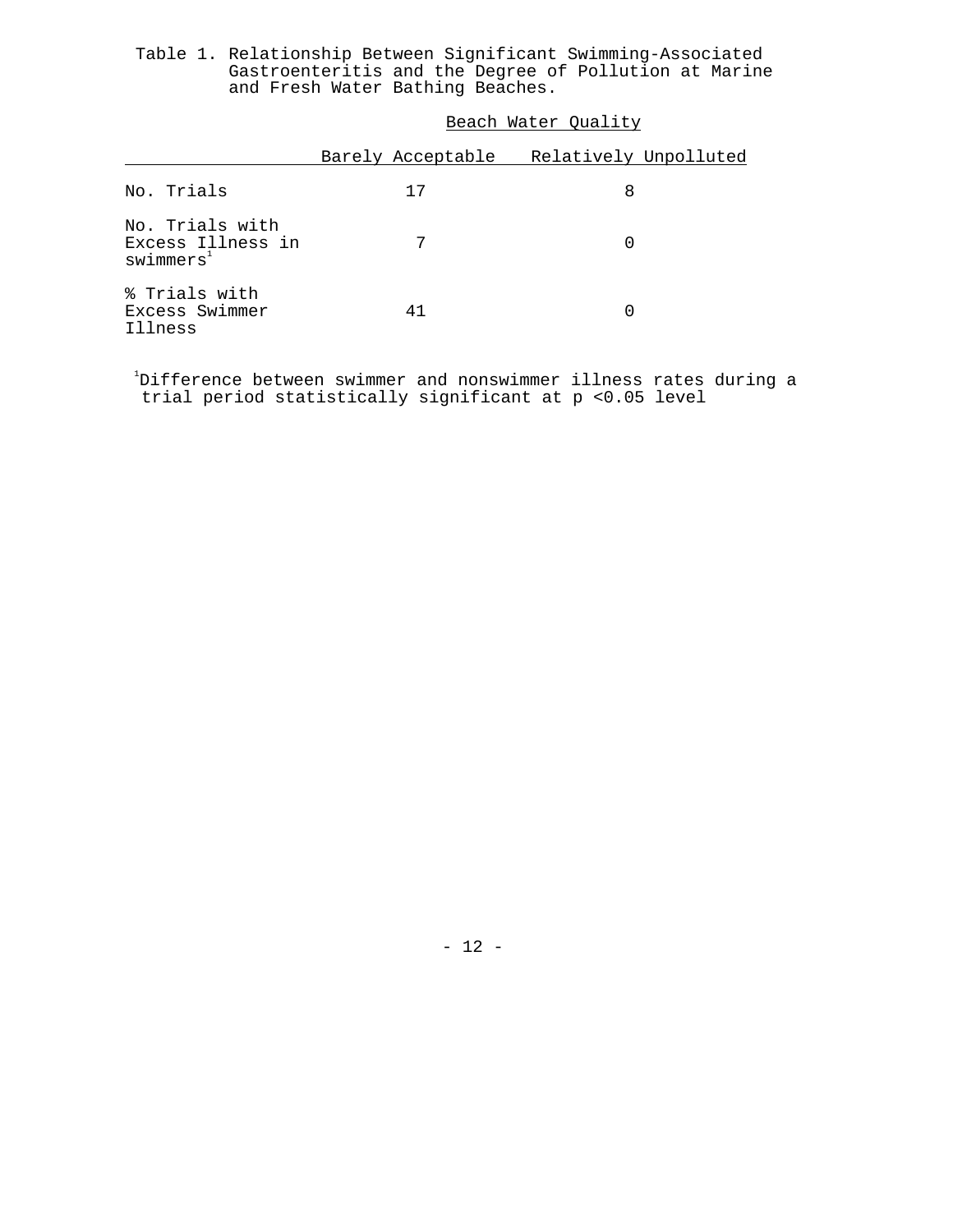|  | TABLE 2. Correlation Coefficients for Swimming-Associated |  |  |  |  |
|--|-----------------------------------------------------------|--|--|--|--|
|  | Gastroenteritis Rates Against Mean Indicator              |  |  |  |  |
|  | Densities at marine and Fresh Water Bathing Beaches       |  |  |  |  |

| Type of<br>Water    | Indicator                 | Correlation Coefficients |                             |  |  |
|---------------------|---------------------------|--------------------------|-----------------------------|--|--|
|                     |                           | Data by                  | Data by                     |  |  |
|                     |                           | Summers                  | Grouped Trials <sup>1</sup> |  |  |
| Marine <sup>2</sup> |                           |                          |                             |  |  |
|                     | enterococci               | .75                      | .96                         |  |  |
|                     | E. coli                   | .52                      | .56                         |  |  |
|                     | Klebsiella                | .32                      | .61                         |  |  |
|                     | Einterobacter/Citrobacter | .26                      | .64                         |  |  |
|                     | Total Coliform            | .19                      | .65                         |  |  |
|                     | C. perfringens            | .19                      | .01                         |  |  |
|                     | <u>P. aeruginosa</u>      | .19                      | .59                         |  |  |
|                     | Fecal Coliforms           | $-.01$                   | .51                         |  |  |
|                     | A. hydrophila             | $-.09$                   | .60                         |  |  |
|                     | V. parahemolyticus        | $-.20$                   | .42                         |  |  |
|                     | Staphylococci             | $-.23$                   | .60                         |  |  |
|                     |                           |                          |                             |  |  |

| enterococci     | .74     |
|-----------------|---------|
| E. coli         | . 80    |
| Fecal Coliforms | $-0.08$ |

<sup>1</sup>Groups of trials (days) with similar mean indicator densities<br>during a given summer<br><sup>2</sup>Data from trials conducted at New York City beaches 1973-1975

(Reference 18)

3 Data from Reference 19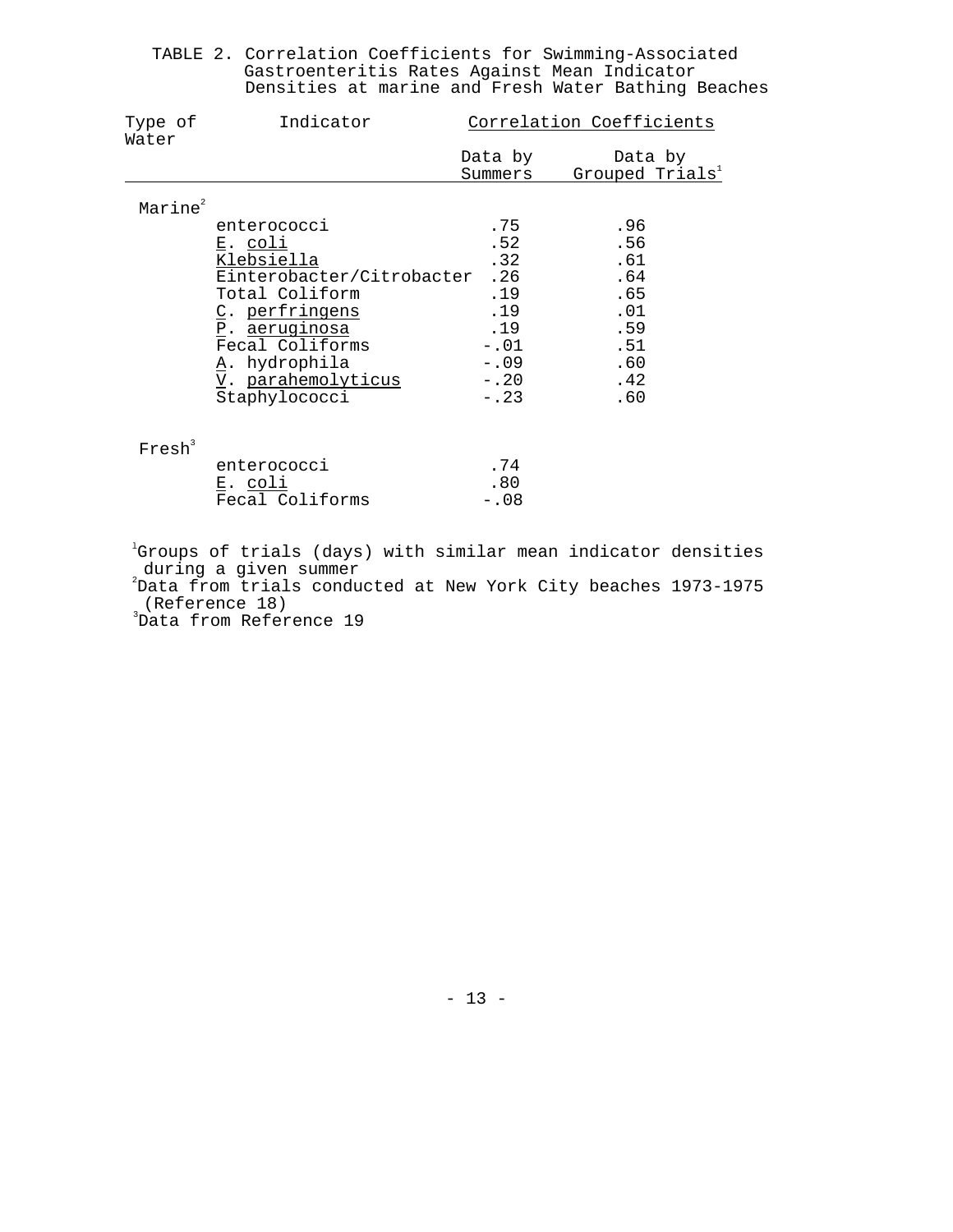| Type of | Location      | Beach <sup>+</sup> | Year |         | E. coli Enterococcus Number |      | Number | Number | Number                   | Gastroenteritis                                         |
|---------|---------------|--------------------|------|---------|-----------------------------|------|--------|--------|--------------------------|---------------------------------------------------------|
| Water   |               |                    |      | Density | Density                     |      |        |        |                          | Swimmers illnesses Nonswimmers Illnesses Rate nor- 1000 |
|         |               |                    |      |         |                             |      |        |        |                          |                                                         |
| Marine  | N.Y.C.        | RW                 | 1973 |         | 21.8                        | 484  | 30.4   | 197    | 15.2                     | 15.2                                                    |
|         |               | CI                 |      |         | 91.2                        | 474  | 46.4   | 167    | 18                       | 28.4                                                    |
|         |               |                    | 1974 |         | 3.6                         | 1391 | 7.6    | 711    | 4.2                      | 3.4                                                     |
|         |               |                    |      |         | 7.0                         | 951  | 10.5   | 1009   | 6.9                      | 3.6                                                     |
|         |               |                    |      |         | 13.5                        | 625  | 16.0   | 419    | 2.4                      | 13.6                                                    |
|         |               |                    |      |         | 31.5                        | 831  | 18.1   | 440    | $\frac{1}{2}$            | 18.1*                                                   |
|         |               |                    | 1975 |         | 5.7                         | 2232 | $8.8$  | 935    | 19.3                     | $-0.5$                                                  |
|         |               |                    |      |         | 20.3                        | 1896 | 14.8   | 678    | 7.4                      | 7.4                                                     |
|         |               |                    |      |         | 154                         | 579  | 34.5   | 191    | $\overline{\phantom{a}}$ | $34.5*$                                                 |
|         | Lake          |                    |      |         |                             |      |        |        |                          |                                                         |
|         | Pontchartrain | L                  | 1977 |         | 44                          | 874  | 32     | 451    | 11.1                     | $20.9*$                                                 |
|         |               |                    |      |         | 224                         | 720  | 31.9   | 456    | $8.8$                    | $23.1*$                                                 |
|         |               |                    |      |         | 495                         | 895  | 35.8   | 464    | $6.6$                    | $27.2*$                                                 |
|         |               | L                  | 1978 |         | 11.1                        | 1230 | 36.6   | 415    | 14.5                     | $22.1*$                                                 |
|         |               | $\mathbf F$        |      |         | 14.4                        | 248  | 44.3   | 303    | 23.1                     | 21.2                                                    |
|         |               | L                  |      |         | 142                         | 801  | 42.4   | 322    | 15.5                     | $26.9*$                                                 |
|         | Boston Harbor | $\mathbb{RE}$      | 1978 |         | 43                          | 697  | 23     | 529    | 11                       | 12                                                      |
|         |               | $\, {\rm N}$       |      |         | 7.3                         | 1130 | 33     | 1099   | 28                       | 5                                                       |
|         |               | $\mathbb{RE}$      |      |         | 12.0                        | 222  | 41     | 376    | 13                       | $28*$                                                   |
|         |               |                    |      |         |                             |      |        |        |                          |                                                         |
| Fresh   | Lake Erie     | Α                  | 1979 | 23      | 5.2                         | 3020 | 17.2   | 2349   | 14.9                     | 2.3                                                     |
|         |               | B                  |      | 47      | 13                          | 2056 | 19.5   | 2349   | 14.9                     | $4.6\,$                                                 |
|         | Keystone take | Е                  |      | 138     | 38.8                        | 3059 | 20.6   | 970    | 15.5                     | $5.1$                                                   |
|         |               | W                  |      | 19      | $6.8$                       | 2440 | 20     | 970    | 15.5                     | $0.5$                                                   |
|         | take Erie     | Α                  | 1980 | 137     | 25                          | 2907 | 16.5   | 2944   | 11.7                     | $4.8\,$                                                 |
|         |               |                    |      |         |                             |      |        |        |                          |                                                         |
|         |               | B                  |      | 236     | 71                          | 2427 | 26.4   | 2944   | 11.7                     | $14.7*$                                                 |
|         | Keystone take | Е                  |      | 52      | 23                          | 5121 | 13.5   | 1211   | 8.1                      | $5.2$                                                   |
|         |               | W                  |      | 71      | 20                          | 3562 | 11.2   | 1211   | 8.1                      | 3.0                                                     |
|         | Lake Erie     | B                  | 1982 | 146     | 20                          | 4374 | 24.9   | 1650   | 13.9                     | $11.0*$                                                 |

TABLE 3. Summary of Mean Indicator Density--Swimming--Association Gastroenteritis Rates From Trials of All U.S. Studies

<sup>1</sup>RW = Rockaways, CI = Coney Island, L = Levee Beach, F = Fontainbleu Beach, R = Revere Beach, N - Nahant Beach,<br>A = Beach 7, B = Beach 11, E = Washington Irving Cove Beach, W = Salt Creek Cove--Keystone Ramp Beaches \*Indicates swimmer-nonswimmer illness rate difference significant at p = 0.05 level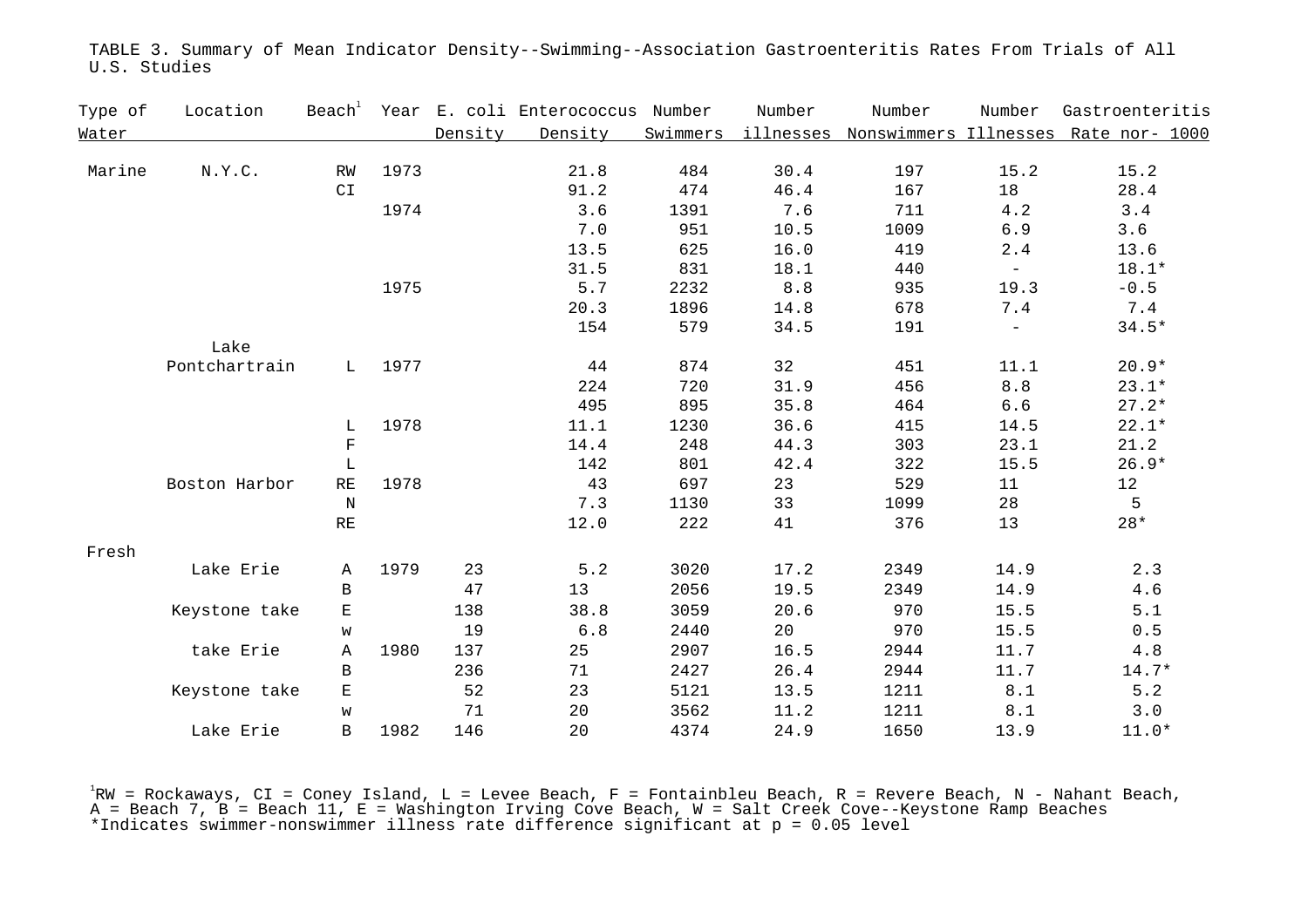Single Sample Maximum Allowable Density

| 1000 swimmers  | Acceptable Swimming<br>Associated Gastro-<br>enteritis Rate per | Steady State<br>Geometric Mean<br>Indicator<br>Density | Designated<br>Beach Area<br>(upper 75% C.L.)                                                                                                                                                                                                                                                                                                                                                                                               | Moderate Full<br>Body Contact<br>Recreation<br>upper 82% C.L.) Recreation                       | Lightly Used<br>Full Body<br>Contact<br>upper 90% C.L.) | Infrequently Used<br>Full Body Contact<br>Recreation<br>(upper 95% C.L.) |
|----------------|-----------------------------------------------------------------|--------------------------------------------------------|--------------------------------------------------------------------------------------------------------------------------------------------------------------------------------------------------------------------------------------------------------------------------------------------------------------------------------------------------------------------------------------------------------------------------------------------|-------------------------------------------------------------------------------------------------|---------------------------------------------------------|--------------------------------------------------------------------------|
| Freshwater     |                                                                 |                                                        |                                                                                                                                                                                                                                                                                                                                                                                                                                            |                                                                                                 |                                                         |                                                                          |
| enterococci    | 8                                                               | $33(^{1})$                                             | 61                                                                                                                                                                                                                                                                                                                                                                                                                                         | 78                                                                                              | 107                                                     | 151                                                                      |
| <u>E. coli</u> | 8                                                               | $126\%)$                                               | 235                                                                                                                                                                                                                                                                                                                                                                                                                                        | 298                                                                                             | 409                                                     | 575                                                                      |
| Marine Water   |                                                                 |                                                        |                                                                                                                                                                                                                                                                                                                                                                                                                                            |                                                                                                 |                                                         |                                                                          |
| enterococci    | 19                                                              | 35(                                                    | 104                                                                                                                                                                                                                                                                                                                                                                                                                                        | 158                                                                                             | 276                                                     | 501                                                                      |
| Notes:         |                                                                 |                                                        | (1) Calculated to nearest whole number using equation:<br>(mean enterococci density) = antilog <sub>10</sub> illness rate/1000 people +6.28<br>(2) Calculated to nearest whole number using equation:<br>(mean $\underline{E}$ . coli density) = antilog <sub>10</sub> illness rate/1000 people + 11.74<br>(3) Calculated to nearest whole number using equation:<br>(mean enterococci density) = antilog illness rate/1000 people $-0.20$ | 9.40<br>9.40                                                                                    |                                                         |                                                                          |
|                |                                                                 |                                                        | (4) Single sample limit = antilog <sub>10-</sub> $\log_{10}$ indicator +<br>geometric mean<br>density/100 ml                                                                                                                                                                                                                                                                                                                               | 12.17<br>Factor determined from<br>probability curve for<br>the assumed level of<br>probability | areas under the Normal                                  | x $(log_{_{10}}$ standard<br>deviation)                                  |
|                |                                                                 | levels are:                                            | The appropriate factors for the indicated one sided confidence<br>$75\%$ C.L. - .675<br>$82\text{° C.L.} - .935$<br>$90\%$ C.L. - 1.28<br>$95\%$ C.L. - 1.65                                                                                                                                                                                                                                                                               |                                                                                                 |                                                         |                                                                          |

(5) Based on the observed log standard deviations. During the EPA studies: 0.4 for freshwater  $E.$  coli and enterococci; and 0.7 for marine water enterococci. Each jurisdiction should establish its own standard deviation for its conditions which would then vary the single sample limit.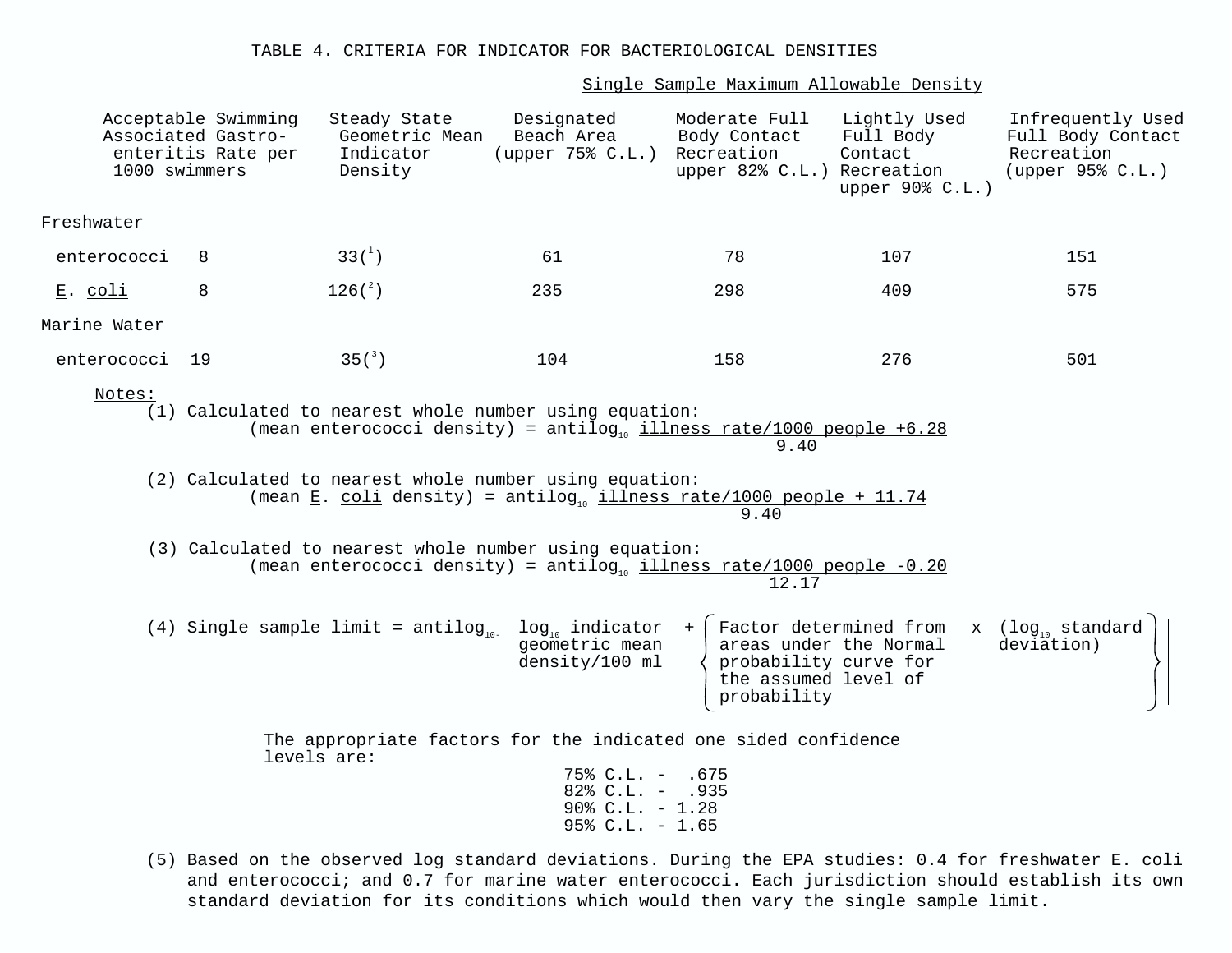#### EPA Criteria for Bathing(Full Body Contact) Recreational Waters

Freshwater

Based on a statistically sufficient number of samples (generally not less than 5 samples equally spaced over a 30-day period), the geometric mean of the indicated bacterial densities should not exceed one or the other of the following:

E. <u>coli</u> 126 per 100 ml; or enterococci 33 per 100 ml;

no sample should exceed a one sided confidence limit (C.L.) calculated using the following as guidance:

designated bathing beach 75% C.L. moderate use for bathing 82% C.L light use for bathing 90% C.L. infrequent use for bathing 95% C.L.

based on a site-specific log standard deviation, or if site data are insufficient to establish a log standard deviation, then using 0.4 as the log standard deviation for both indicators.

Marine Water

Based on a statistically sufficient number of samples (generally not less than 5 samples equally spaced over a 30-day period), the geometric mean of the enterococci densities should not exceed 35 per 100 ml;

no sample should exceed a one sided confidence limit using the following as guidance:

| designated bathing beach   | 75% C.L.  |
|----------------------------|-----------|
| moderate use for bathing   | 82% C.L.  |
| light use for bathing      | 90% C. L. |
| infrequent use for bathing | 95% C. L. |

based on a site-specific log standard deviation, or if site data are insufficient to establish a log standard deviation, then using 0.7 as the log standard deviation.

Note (1) - Only one indicator should be used. The Regulatory agency should select the appropriate indicator for its conditions.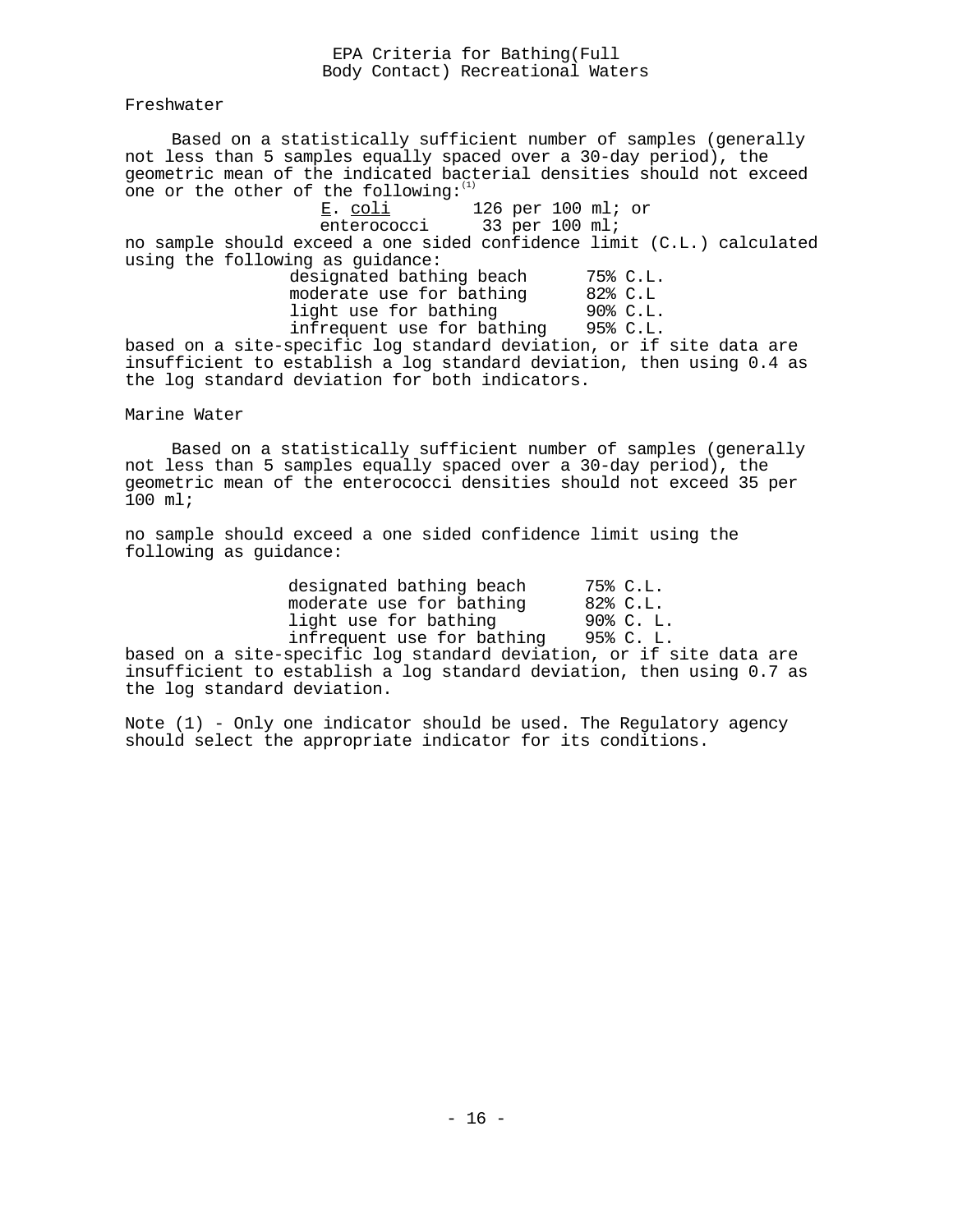References

- 1. National Technical Advisory Committee. 1968. Water Quality Criteria. Federal Water Poll. Control Adm., Dept. of the Interior, Washington, DC.
- 2. Stevenson, A. H. 1953. Studies of Bathing Water Quality and Health. Am. J. Public Hlth. Assoc. 43:529.
- 3. U.S. Environmental Protection Agency. 1976. Quality Criteria for Water. U.S. Environmental Protection Agency, Washington, DC.
- 4. Henderson, J. M. 1968. Enteric Disease Criteria for Recreational Waters. J. San. Eng. Div. 94:1253.
- 5. Moore, B. 1975. The Case Against Microbial Standards for Bathing Beaches. In: International Symposium on Discharge of Sewage From Sea Outfalls. Ed. A. L. H. Gameson. Pergamon Press, London. p. 103.
- 6. Cabelli, V. J., M. A. Levin, A. P. Dufour, and L. J. McCabe. 1975. The Development of Criteria for Recreational Waters. In: Inter national Symposium on Discharge of Sewage Fran Sea Outfalls. Ed. A. L. H. Gameson. Pergamon Press, London. p. 63.
- 7. Committee on Water Quality Criteria. 1972. National Academy of Sciences-National Academy of Engineering. Water Quality Criteria. U.S. Environmental Protection Agency, EPA-R3-73-033, Washington, DC.
- 8. Huntley, B. E., A. C. Jones, and V. J. Cabelli. 1976. Klebsiella Densities in Waters Receiving Wood Pulp Effluents. J. Water Poll. Control Fed. 48:1766.
- 9. Caplenas, N. R., M. S. Kanarek, and A. P. Dufour. 1981. Source and Extent of Klebsiella pneurmniae in the Paper Industry. Appl. Environ. Mlicrobiol. 42:779.
- 10. Dufour, A. P., and V. J. Cabelli. 1976. Characteristics of Klebsiella From Textile Finishing Plant Effluents. J. Water Poll. Control Fed. 48:872.
- 11. Campbell, L. M., G. Michaels, R. D. Klein, and I. L. Roth. 1976. Isolation of Klebsiella pneumoniae From Lake Water. Can. J. Microbiol. 22:1762.
- 12. Nunez, W. J., and A. R. Colmer. 1968. Differentiation of Aerobacter-Klebsiella Isolated from Sugar Cane. Appl. Micrcbiol. 16:875.
- 13. Cabelli, V. J., A. P. Dufour, M. A. Levin, L. J. McCabe, and P. W. Haberman. 1979. Relationship of Microbial Indicators to Health Effects at Marine Bathing Beaches. Am. J. Public Hlth. 69:690.
- 14. Cabelli, V. J., A. P. Dufour. L. J. McCabe, and M. A. Levin. 1982. Swimming-Associated Gastroenteritis and Water Quality. Am. J. Epidemiol. 115:606.
- 15. Cabelli, V. J. 1983. Health Effects Criteria for Marine Recreational Waters. U.S. Environmental Protection Agency, EPA-600/1-80-031, Cincinnati, OH.